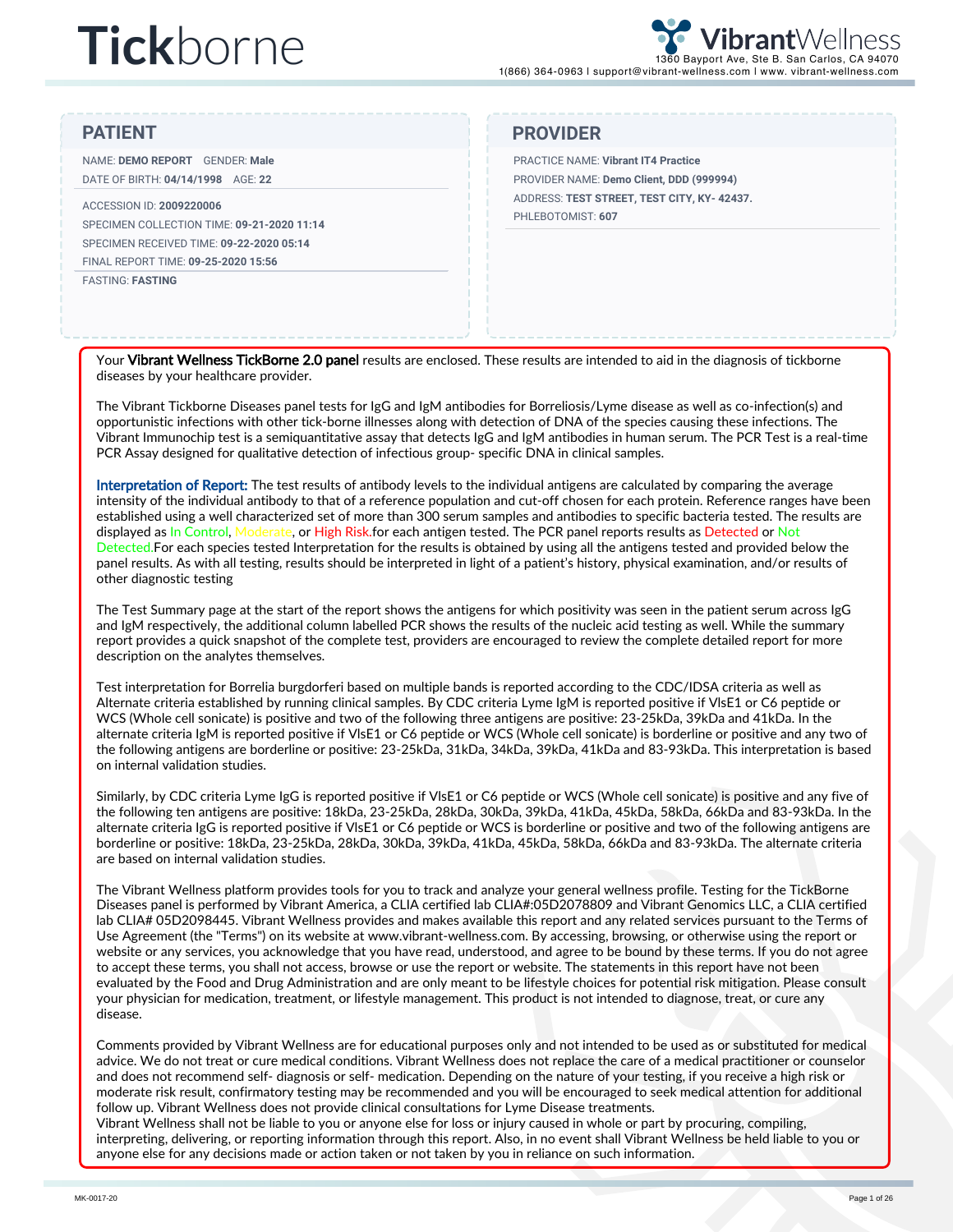| <b>TICKBORNE SUMMARY</b>    |                      |                                                                               |             |                 |  |  |  |
|-----------------------------|----------------------|-------------------------------------------------------------------------------|-------------|-----------------|--|--|--|
|                             |                      | Serology                                                                      |             |                 |  |  |  |
| <b>Panel Name</b>           | Organism             | <b>IGG</b>                                                                    | <b>IGM</b>  | <b>PCR</b>      |  |  |  |
|                             | Borrelia burgdorferi | VIsE1, p28, p30, p34<br>(OspB), p39<br>(BmpA), p45, p58, crude<br>extract 297 |             |                 |  |  |  |
| Lyme disease                | Borrelia mayonii     | Borrelia mayonii                                                              |             |                 |  |  |  |
|                             | Borrelia afzelii     | <b>BmpA</b>                                                                   |             |                 |  |  |  |
|                             | Borrelia garinii     | <b>DbpA</b>                                                                   |             |                 |  |  |  |
| <b>Bartonella infection</b> | Bartonella henselae  | 26 kDa, SucB                                                                  | <b>SucB</b> | <b>POSITIVE</b> |  |  |  |
| <b>Cytomegalovirus</b>      | Cytomegalovirus      | GlyB, p52                                                                     |             |                 |  |  |  |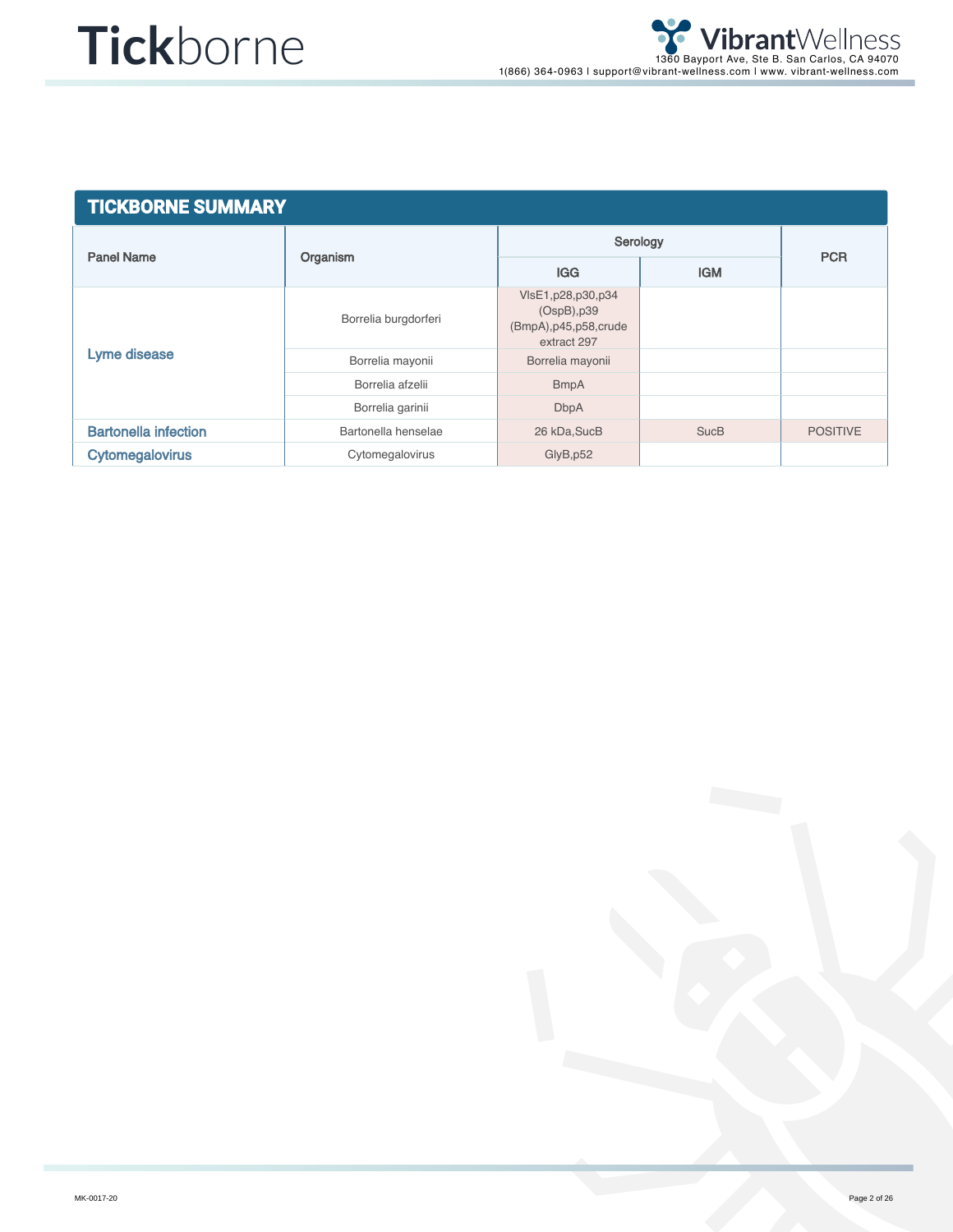

1(866) 364-0963 | support@vibrant-wellness.com | www. vibrant-wellness.com

| <b>LAST NAME</b> | <b>FIRST NAME</b> | <b>GENDER</b> | <b>DATE OF BIRTH</b> | <b>ACCESSION ID</b> | <b>DATE OF SERVICE</b> |
|------------------|-------------------|---------------|----------------------|---------------------|------------------------|
| <b>REPORT</b>    | <b>DEMO</b>       | <b>MALE</b>   | 1998-04-14           | 2009220006          | 09-21-2020 11:14       |

### Lyme disease - Borrelia burgdorferi

Borreliella burgdorferi is one of the pathogens of the Borreliella burgdorferi sensu lato complex causing Lyme disease. Lyme disease is a zoonotic, vector-borne disease transmitted by the Ixodes tick. Clinical presentation of Lyme disease is known for the characteristic bull's-eye rash (also known as erythema migrans) but can also include myocarditis, cardiomyopathy, arrythmia, arthritis, arthralgia, meningitis, neuropathies, and facial nerve palsy depending on the stage of infection.

|                                        |                | <b>IgG</b>      | <b>IgM</b>     |                 |
|----------------------------------------|----------------|-----------------|----------------|-----------------|
| <b>Test Name</b>                       | <b>Current</b> | <b>Previous</b> | <b>Current</b> | <b>Previous</b> |
| Borrelia burgdorferi VIsE1             | 20.0           |                 | 5.0            |                 |
| Borrelia burgdorferi C6 peptide        | 6.0            |                 | 6.0            |                 |
| Borrelia burgdorferi p18 (DbpB)        | 5.0            |                 | 8.0            |                 |
| Borrelia burgdorferi p23-25 (OspC)     | 3.0            |                 | 7.0            |                 |
| Borrelia burgdorferi p28               | 30.0           |                 | 4.0            |                 |
| Borrelia burgdorferi p30               | 20.0           |                 | 3.0            |                 |
| Borrelia burgdorferi p31 (OspA)        | 5.0            |                 | 6.0            |                 |
| Borrelia burgdorferi p34 (OspB)        | 30.0           |                 | 8.0            |                 |
| Borrelia burgdorferi p39 (BmpA)        | 20.0           |                 | 6.0            |                 |
| Borrelia burgdorferi p41               | 2.0            |                 | 7.0            |                 |
| Borrelia burgdorferi p45               | 20.0           |                 | 2.0            |                 |
| Borrelia burgdorferi p58               | 30.0           |                 | $6.0$          |                 |
| Borrelia burgdorferi p66               | 4.0            |                 | 4.0            |                 |
| Borrelia burgdorferi p83-93            | 3.0            |                 | 8.0            |                 |
| Borrelia burgdorferi crude extract B31 | 9.0            |                 | 7.0            |                 |
| Borrelia burgdorferi crude extract 297 | 30.0           |                 | 6.0            |                 |

|                           |                 | lgG             | <b>IgM</b>      |                 |  |
|---------------------------|-----------------|-----------------|-----------------|-----------------|--|
| <b>Test Name</b>          | <b>Current</b>  | <b>Previous</b> | <b>Current</b>  | <b>Previous</b> |  |
| CDC/IDSA Lyme Criteria    | <b>NEGATIVE</b> |                 | <b>NEGATIVE</b> |                 |  |
| Alternative Lyme Criteria | <b>POSITIVE</b> |                 | <b>NEGATIVE</b> |                 |  |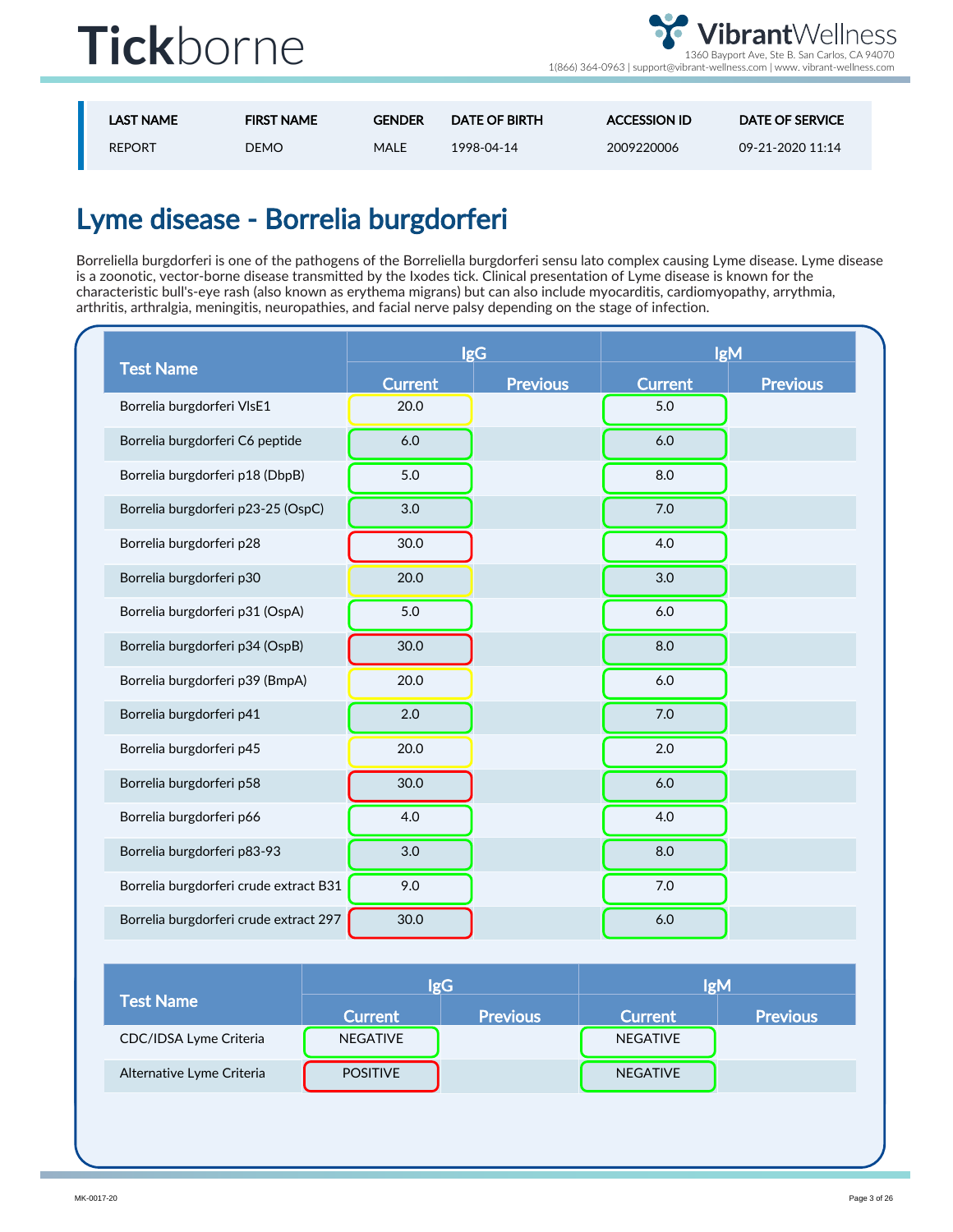

1(866) 364-0963 | support@vibrant-wellness.com | www. vibrant-wellness.com

| <b>LAST NAME</b> | <b>FIRST NAME</b> | <b>GENDER</b> | <b>DATE OF BIRTH</b> | <b>ACCESSION ID</b> | <b>DATE OF SERVICE</b> |
|------------------|-------------------|---------------|----------------------|---------------------|------------------------|
| <b>REPORT</b>    | DEMO.             | MALE          | 1998-04-14           | 2009220006          | 09-21-2020 11:14       |

#### **IEI** Comments

Variable major protein like sequence E1 protein (VlsE1) is a borrelial surface protein which is the most sensitive protein for IgG antibody detection in all stages of Lyme disease. It is particularly valuable for diagnosis of Lyme disease during early manifestations (EM and acute neuroborreliosis).

The protein B. burgdorferi p28, also known as Oms28, is considered to play an important role in host-pathogen interaction of Lyme disease. First it was classified as an integral membrane protein, but investigation of the secondary structure suggests that it is a periplasmic protein associated with the outer membrane.

Immunofluorescence studies showed that antibodies against the outer surface protein p30 are recognized in Lyme borreliosis patients. P30 expression could be detected in representatives of all 3 subspecies of B. burgdorferi sensu lato, but not in all of the tested strains. We conclude that P30 is a putative substrate-binding protein of B. burgdorferi and is immunologically recognized in human and murine Lyme borreliosis.

Outer surface protein B (OspB) is one of the major proteins in the outer membrane of this B. burgdorferi. OspB was found to be critical for B. burgdorferi adherence and survival within Ixodes ticks.

B. burgdorferi basic membrane protein A (BmpA) localizes to the bacterium's outer membrane. BmpA and its three paralogous proteins, BmpB, BmpC, and BmpD, all bind to laminin in the host's extracellular matrix.

B. burgdorferi p45 localizes to the outer membrane of B. burgdorferi. It has shown significant diagnostic value for Lyme disease while its function is still under investigation.

B. burgdorferi p58's functional domain is predicted to be in periplasmic oligopeptide-binding proteins, suggesting a role in the transport of solutes across the cytoplasmic membrane. It has shown significant diagnostic value for Lyme disease while its function is still under investigation.

#### Lyme disease - Borrelia mayonii

Borrelia mayonii is a recently found bacteria that has been shown to cause Lyme disease in North America. It has been reported primarily in the Upper Midwest region of the United States. B. mayonii has been found in blacklegged ticks collected in northwestern Wisconsin and Minnesota. The blacklegged tick can also transmit B. burgdorferi (the bacteria that causes almost all Lyme disease infections in the United States), and the germs that cause anaplasmosis, babesiosis, and Powassan virus disease.

|                  | lo C                 |                 | loM            |                 |
|------------------|----------------------|-----------------|----------------|-----------------|
| <b>Test Name</b> | Current <sup>1</sup> | <b>Previous</b> | <b>Current</b> | <b>Previous</b> |
| Borrelia mayonii | 30.0                 |                 | 10.0           |                 |

#### Lyme disease - Borrelia afzelii

Borrelia afzelii is a species of Borrelia, a bacterium that can infect various species of vertebrates and invertebrates. B. afzelii and B. garinii are the primary causes of Lyme disease in Europe and Asia. Coinfection by this Borrelia species with one or more pathogens can occur, carried by the vector, which appears to be in most cases the tick. In Europe the related genospecies Borrelia afzelii is associated with both EM and acrodermatitis chronica atrophicans (ACA), and several European studies have found compelling evidence for B. afzelii infection in patients with morphea.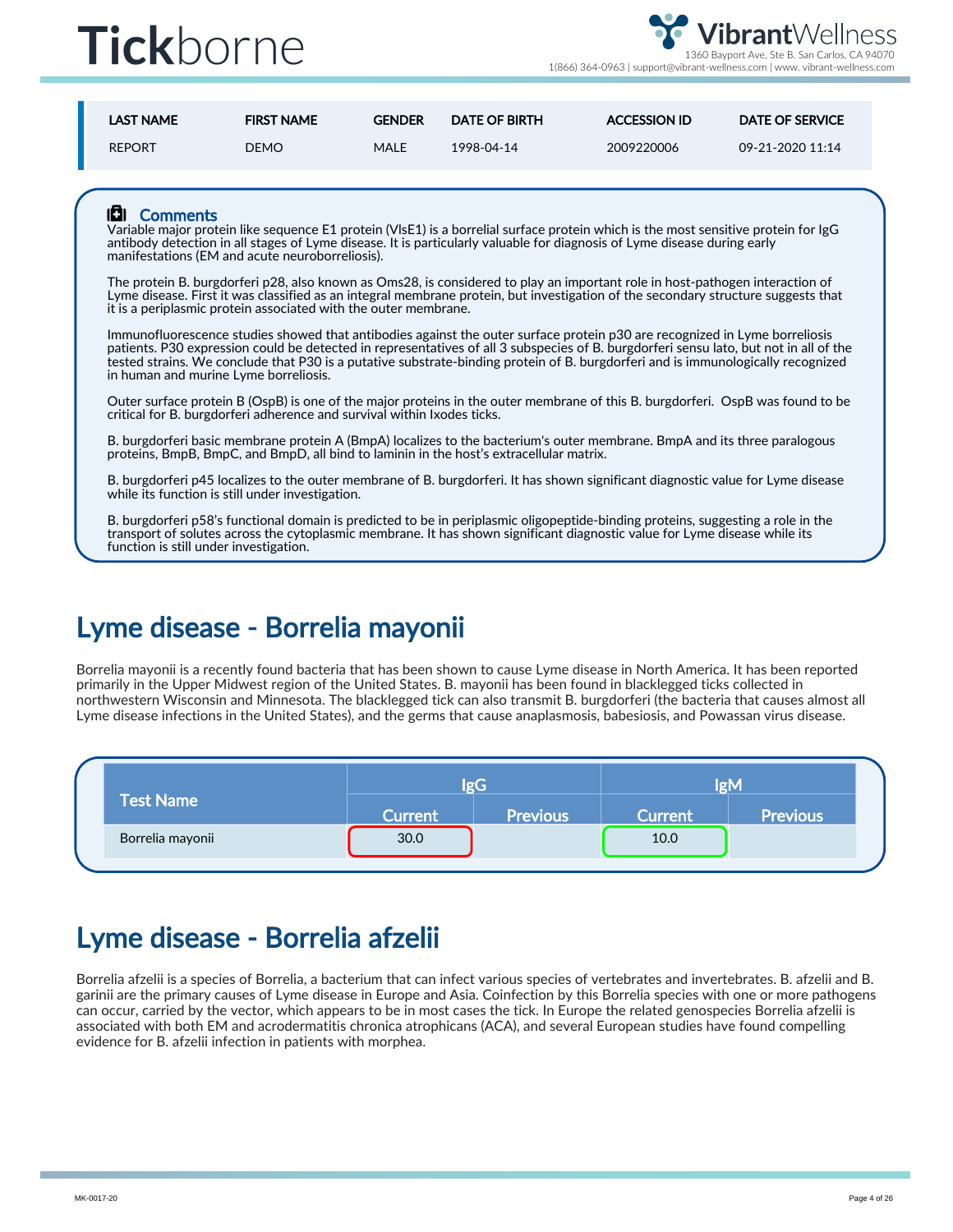brantWellness 1360 Bayport Ave, Ste B. San Carlos, CA 94070

1(866) 364-0963 | support@vibrant-wellness.com | www. vibrant-wellness.com

| <b>LAST NAME</b><br><b>REPORT</b> | <b>FIRST NAME</b><br><b>DEMO</b> | <b>GENDER</b><br><b>MALE</b> | <b>DATE OF BIRTH</b><br>1998-04-14 | <b>ACCESSION ID</b><br>2009220006 | <b>DATE OF SERVICE</b><br>09-21-2020 11:14 |  |
|-----------------------------------|----------------------------------|------------------------------|------------------------------------|-----------------------------------|--------------------------------------------|--|
| <b>Test Name</b>                  |                                  | <b>Current</b>               | <b>IgG</b><br><b>Previous</b>      | <b>Current</b>                    | <b>IgM</b><br><b>Previous</b>              |  |
| Borrelia afzelii BmpA             |                                  | 30.0                         |                                    | 8.0                               |                                            |  |
| Borrelia afzelii DbpA             |                                  | 1.0                          |                                    | 7.0                               |                                            |  |
| Borrelia afzelii OspA             |                                  | 5.0                          |                                    | 9.0                               |                                            |  |
| Borrelia afzelii OspC             |                                  | 1.0                          |                                    | 1.0                               |                                            |  |
| Borrelia afzelii p100             |                                  | 10.0                         |                                    | 7.0                               |                                            |  |

#### Lyme disease - Borrelia garinii

Borrelia garinii is a type of spirochete that can cause lyme disease. Borrelia garinii has only been found in ticks in Eurasia. B. garinii and species similar to it have been found in hard ticks such as Ixodes ricinus, Ixodes scapularis, Ixodes pacificus, and Ixodes persulcatus. These ticks feed on all sorts of mammals, birds, and reptiles. Between one to three weeks after an infected tick bite, most people end up developing a reaction that causes a flat red rash. Common clinical manifestations include a low-grade fever, fatigue, stiff neck, arthritis, and lymphadenopathy. Neurological manifestations are more common with B. garinii, while arthritis occurs mostly in cases dealing with B. burgdorferi. In a study of a coinfection of B. burgdorferi and B. garinii on Lyme Borreliosis, the researchers concluded that the coinfection resulted in a more severe form of Lyme disease.

|                       |                | lgG             | <b>IgM</b>     |                 |  |
|-----------------------|----------------|-----------------|----------------|-----------------|--|
| <b>Test Name</b>      | <b>Current</b> | <b>Previous</b> | <b>Current</b> | <b>Previous</b> |  |
| Borrelia garinii DbpA | 20.0           |                 | < 0.1          |                 |  |
| Borrelia garinii OspC | < 0.1          |                 | 10.0           |                 |  |

### Lyme disease - Borrelia bavariensis

Borrelia bavariensis, found in Europe and Asia, is a spirochete belonging to the Borrelia group and utilizes rodents as reservoir hosts. Europe B. bavariensis strains were frequently associated with Neuroborreliosis. B. bavariensis strains were frequently included into the species B. garinii in epidemiological and clinical studies in Asia; therefore, their overall medical significance is at present difficult to judge. It is also possible that B. bavariensis is divided into an Asian and European subpopulation.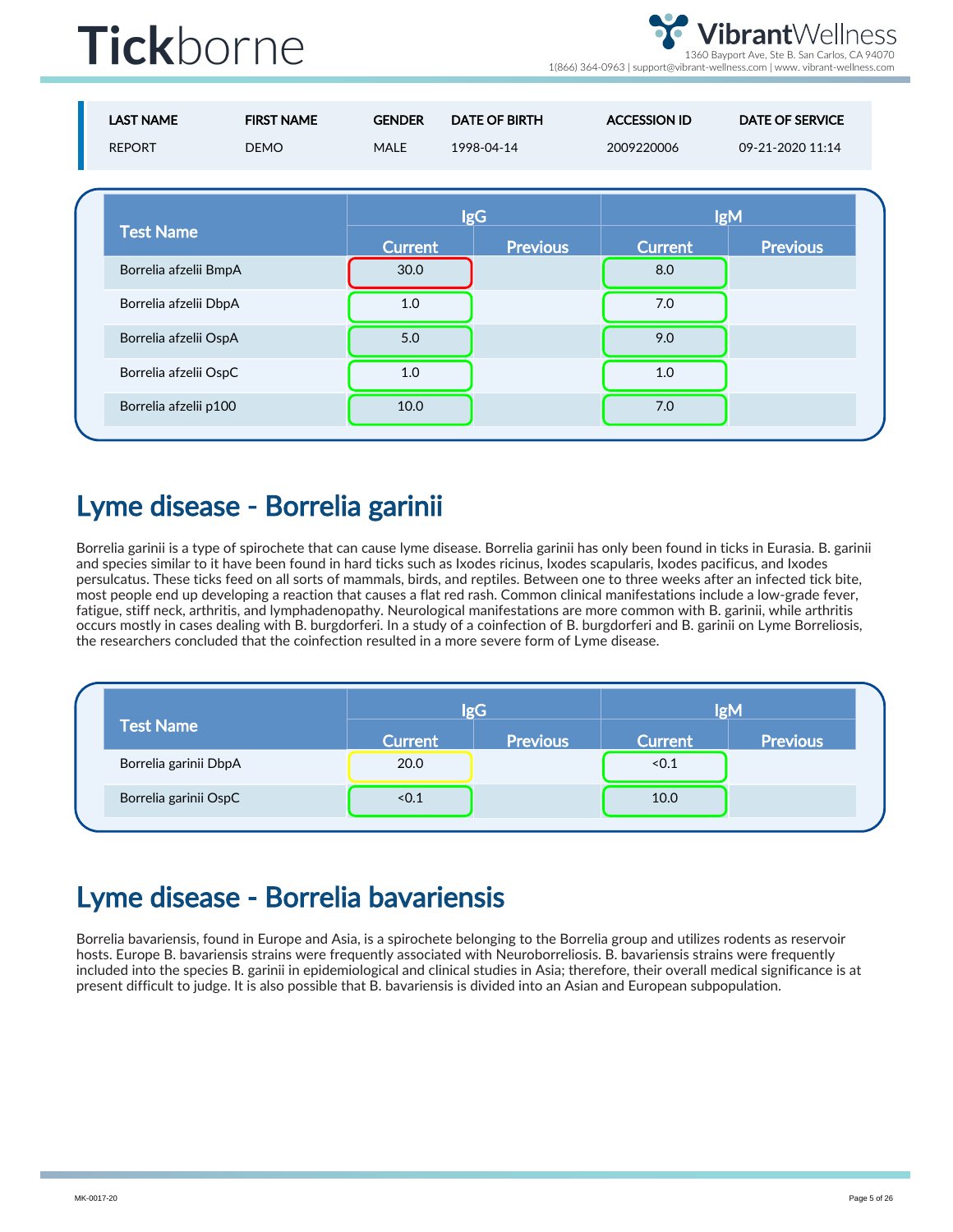ibrantWellness 1360 Bayport Ave, Ste B. San Carlos, CA 94070

1(866) 364-0963 | support@vibrant-wellness.com | www. vibrant-wellness.com

|  | <b>LAST NAME</b><br><b>REPORT</b> | <b>FIRST NAME</b><br><b>DEMO</b> | <b>GENDER</b><br><b>MALE</b> | <b>DATE OF BIRTH</b><br>1998-04-14 | <b>ACCESSION ID</b><br>2009220006 | <b>DATE OF SERVICE</b><br>09-21-2020 11:14 |
|--|-----------------------------------|----------------------------------|------------------------------|------------------------------------|-----------------------------------|--------------------------------------------|
|  | <b>Test Name</b>                  |                                  | <b>IgG</b>                   |                                    | <b>IgM</b>                        |                                            |
|  |                                   |                                  | <b>Current</b>               | <b>Previous</b>                    | <b>Current</b>                    | <b>Previous</b>                            |
|  | Borrelia bavariensis DbpA         |                                  | < 0.1                        |                                    | 2.0                               |                                            |
|  | Borrelia bavariensis p58          |                                  | 10.0                         |                                    | 7.0                               |                                            |
|  | Borrelia bavariensis VIsE1        |                                  | 10.0                         |                                    | 8.0                               |                                            |
|  |                                   |                                  |                              |                                    |                                   |                                            |

#### Lyme disease - Borrelia spielmanii

Borreliella spielmanii is a gram-negative bacterium belonging to the pathogens of the B. burgdorferi sensu lato complex causing Lyme disease. B. spielmani has an exceptionally narrow host specificity for a particular reservoir and differentiates it from all other Lyme disease. B. spielmani was detected in ticks feeding on garden and hazel dormice, in questing ticks, and in patients in France, Germany, The Netherlands, and the Czech Republic. It is one of the several species that have been less frequently isolated from symptomatic patients.

|                          |                | lgG             | <b>IgM</b>     |                 |  |
|--------------------------|----------------|-----------------|----------------|-----------------|--|
| <b>Test Name</b>         | <b>Current</b> | <b>Previous</b> | <b>Current</b> | <b>Previous</b> |  |
| Borrelia spielmanii DbpA | 8.0            |                 | 3.0            |                 |  |
| Borrelia spielmanii OspC | 2.0            |                 | 9.0            |                 |  |

#### Lyme disease PCR

| <b>Test Name</b>     | <b>Current Result</b> | <b>Previous Result</b> |
|----------------------|-----------------------|------------------------|
| Borrelia burgdorferi | <b>NOT DETECTED</b>   |                        |
| Borrelia mayonii     | <b>NOT DETECTED</b>   |                        |
| Borrelia afzelii     | <b>NOT DETECTED</b>   |                        |
| Borrelia garinii     | <b>NOT DETECTED</b>   |                        |
| Borrelia bavariensis | <b>NOT DETECTED</b>   |                        |
| Borrelia spielmanii  | <b>NOT DETECTED</b>   |                        |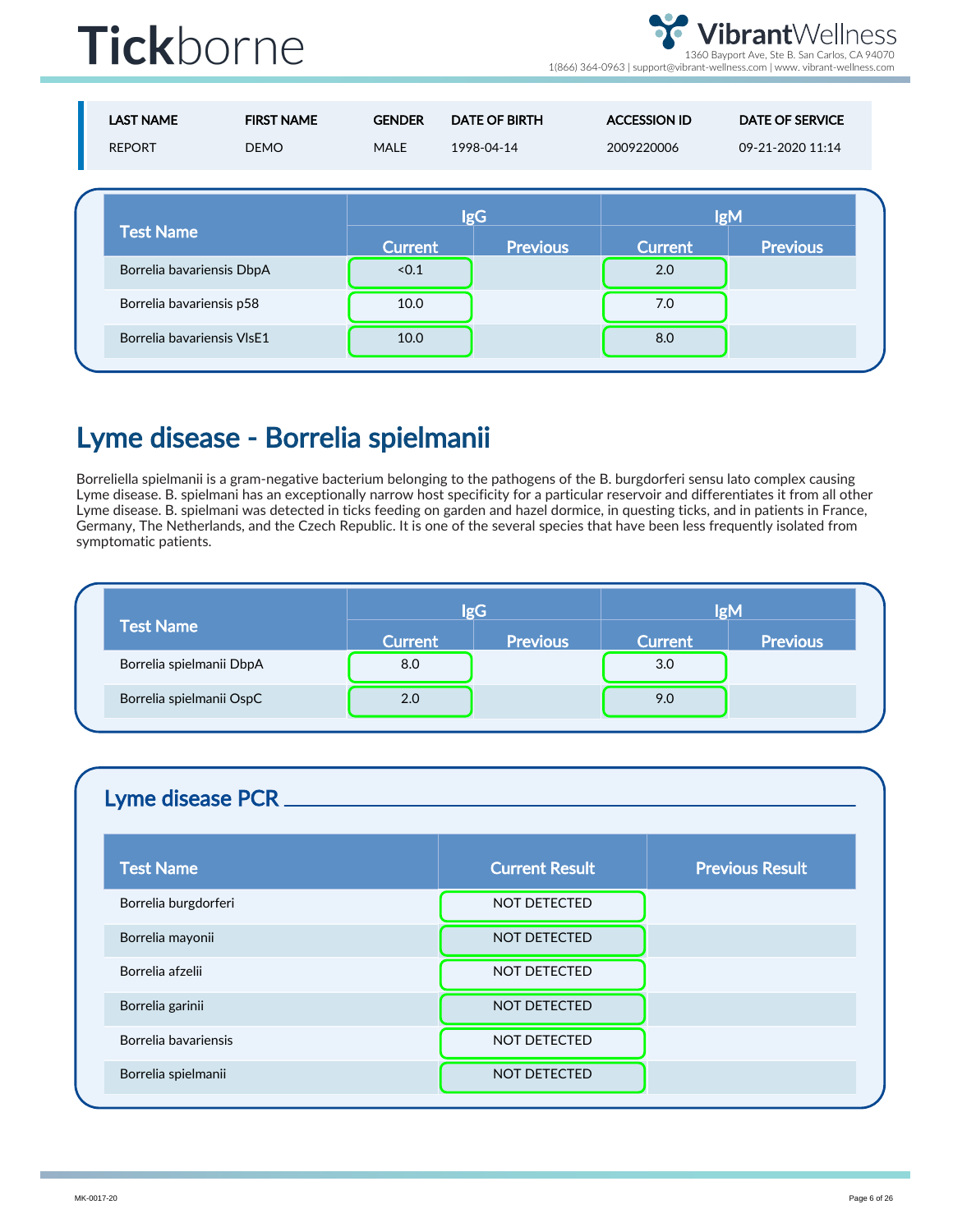

| <b>LAST NAME</b> | <b>FIRST NAME</b> | <b>GENDER</b> | <b>DATE OF BIRTH</b> | <b>ACCESSION ID</b> | DATE OF SERVICE  |
|------------------|-------------------|---------------|----------------------|---------------------|------------------|
| <b>REPORT</b>    | <b>DEMO</b>       | MALE          | 1998-04-14           | 2009220006          | 09-21-2020 11:14 |

### Tick Borne Relapsing Fever (TBRF) - Borrelia hermsii

Borrelia hermsii is the primary cause of tick-borne relapsing fever in western North America. It is a rodent-associated spirochete transmitted by the fast-feeding soft tick Ornithodoros hermsii. B. hermsii undergoes multiphasic antigenic variation through gene conversion of a unique expression site on a linear plasmid by an archived variable antigen gene.

|                  |                | løG             | løM            |                 |  |
|------------------|----------------|-----------------|----------------|-----------------|--|
| <b>Test Name</b> | <b>Current</b> | <b>Previous</b> | <b>Current</b> | <b>Previous</b> |  |
| Borrelia hermsii | 8.0            |                 | 7.0            |                 |  |

### Tick Borne Relapsing Fever (TBRF) - Borrelia turicatae

Borrelia turicatae is the primary cause of tick-borne relapsing fever in southwestern United States. It is transmitted by the vector, Ornithodoros turicata, an extremely fast feeder among ticks, making it difficult to track transmission. O. turicata can be found in caves and ground squirrel or prairie dog burrows in the Plains regions of the Southwest. The epidemiological evidence for B. turicatae causing human infections is strong. Along with fever, patients may experience an incredible range of nonspecific symptoms. The clinical features of relapsing fever may include recurring febrile episodes, chills, nausea, headache, muscle and joint aches, vomiting, lethargy, thrombocytopenia, etc.

|                    | $\sigma G$     |                 | løM            |                 |  |
|--------------------|----------------|-----------------|----------------|-----------------|--|
| <b>Test Name</b>   | <b>Current</b> | <b>Previous</b> | <b>Current</b> | <b>Previous</b> |  |
| Borrelia turicatae | 1.0            |                 | 2.0            |                 |  |

| <b>TBRF PCR.</b>   |                       |                        |
|--------------------|-----------------------|------------------------|
| <b>Test Name</b>   | <b>Current Result</b> | <b>Previous Result</b> |
| Borrelia hermsii   | <b>NOT DETECTED</b>   |                        |
| Borrelia turicatae | NOT DETECTED          |                        |
| Borrelia lonestari | NOT DETECTED          |                        |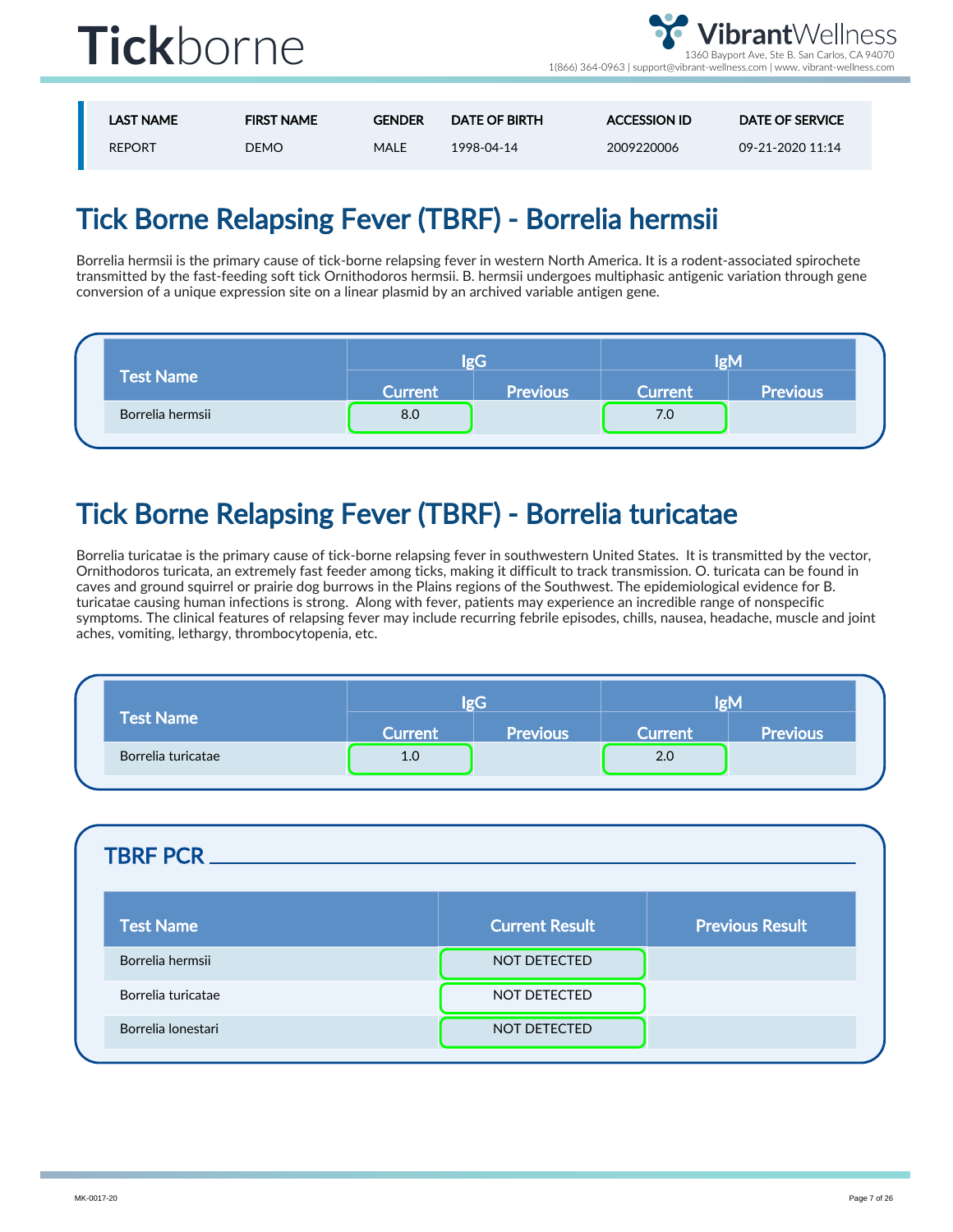

| <b>LAST NAME</b> | <b>FIRST NAME</b> | <b>GENDER</b> | <b>DATE OF BIRTH</b> | <b>ACCESSION ID</b> | <b>DATE OF SERVICE</b> |
|------------------|-------------------|---------------|----------------------|---------------------|------------------------|
| <b>REPORT</b>    | <b>DEMO</b>       | MALE          | 1998-04-14           | 2009220006          | 09-21-2020 11:14       |

### Borrelia miyamotoi disease

Borrelia miyamotoi is a type of spiral-shaped bacteria that is closely related to the bacteria that cause tickborne relapsing fever (TBRF). It is more distantly related to the bacteria that cause Lyme disease. First identified in 1995 in ticks from Japan, B. miyamotoi has since been detected in two types of North American ticks, the blacklegged or "deer" tick (Ixodes scapularis) and the Western blacklegged tick (Ixodes pacificus). These ticks are already known to spread the germs that cause several diseases, including Lyme disease and anaplasmosis. Clinical manifestations are fever, chills, and headache. Other common symptoms included body and joint pain and fatigue. Fewer than 1 in 10 patients would develop a rash.

|                    | lgC            |                 | <b>IOM</b>     |                 |
|--------------------|----------------|-----------------|----------------|-----------------|
| <b>Test Name</b>   | <b>Current</b> | <b>Previous</b> | <b>Current</b> | <b>Previous</b> |
| Borrelia miyamotoi | 9.0            |                 | 6.0            |                 |

| <b>Borrelia miyamotoi PCR.</b> |                       |                        |
|--------------------------------|-----------------------|------------------------|
| <b>Test Name</b>               | <b>Current Result</b> | <b>Previous Result</b> |
| Borrelia miyamotoi             | <b>NOT DETECTED</b>   |                        |

### Other Borrelia species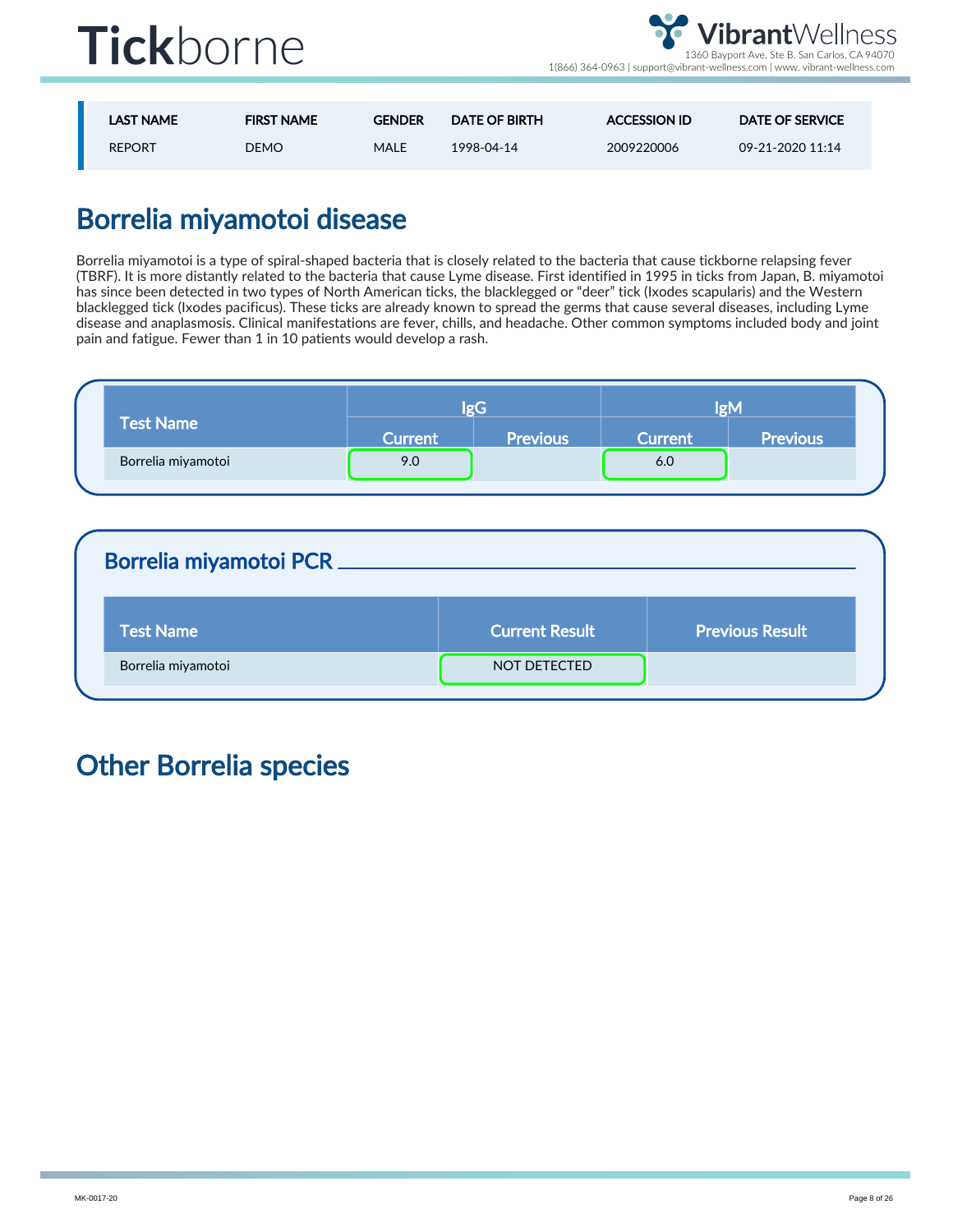VibrantWellness 1360 Bayport Ave, Ste B. San Carlos, CA 94070 1(866) 364-0963 | support@vibrant-wellness.com | www. vibrant-wellness.com

| <b>LAST NAME</b>        | <b>FIRST NAME</b> | <b>GENDER</b>  | <b>DATE OF BIRTH</b> | <b>ACCESSION ID</b> | <b>DATE OF SERVICE</b> |
|-------------------------|-------------------|----------------|----------------------|---------------------|------------------------|
| <b>REPORT</b>           | <b>DEMO</b>       | MALE           | 1998-04-14           | 2009220006          | 09-21-2020 11:14       |
|                         |                   |                |                      |                     |                        |
|                         |                   |                | <b>IgG</b>           |                     | <b>IgM</b>             |
| <b>Test Name</b>        |                   | <b>Current</b> | <b>Previous</b>      | <b>Current</b>      | <b>Previous</b>        |
| Borrelia andersonii     |                   | < 0.1          |                      | < 0.1               |                        |
| Borrelia maritima       |                   | < 0.1          |                      | < 0.1               |                        |
| Borrelia californiensis |                   | < 0.1          |                      | < 0.1               |                        |
| Borrelia bissettiae     |                   | < 0.1          |                      | < 0.1               |                        |
|                         |                   |                |                      |                     |                        |

| Borrelia lusitaniae  | < 0.1 | < 0.1 |  |
|----------------------|-------|-------|--|
| Borrelia valaisiana  | < 0.1 | < 0.1 |  |
| Borrelia yangtzensis | < 0.1 | < 0.1 |  |
| Borrelia turcica     | < 0.1 | < 0.1 |  |
|                      |       |       |  |

#### Other Borrelia species PCR

| <b>Test Name</b>        | <b>Current Result</b> | <b>Previous Result</b> |
|-------------------------|-----------------------|------------------------|
| Borrelia andersonii     | <b>NOT DETECTED</b>   |                        |
| Borrelia maritima       | <b>NOT DETECTED</b>   |                        |
| Borrelia californiensis | <b>NOT DETECTED</b>   |                        |
| Borrelia bissettiae     | <b>NOT DETECTED</b>   |                        |
| Borrelia lusitaniae     | <b>NOT DETECTED</b>   |                        |
| Borrelia valaisiana     | <b>NOT DETECTED</b>   |                        |
| Borrelia yangtzensis    | NOT DETECTED          |                        |
| Borrelia turcica        | <b>NOT DETECTED</b>   |                        |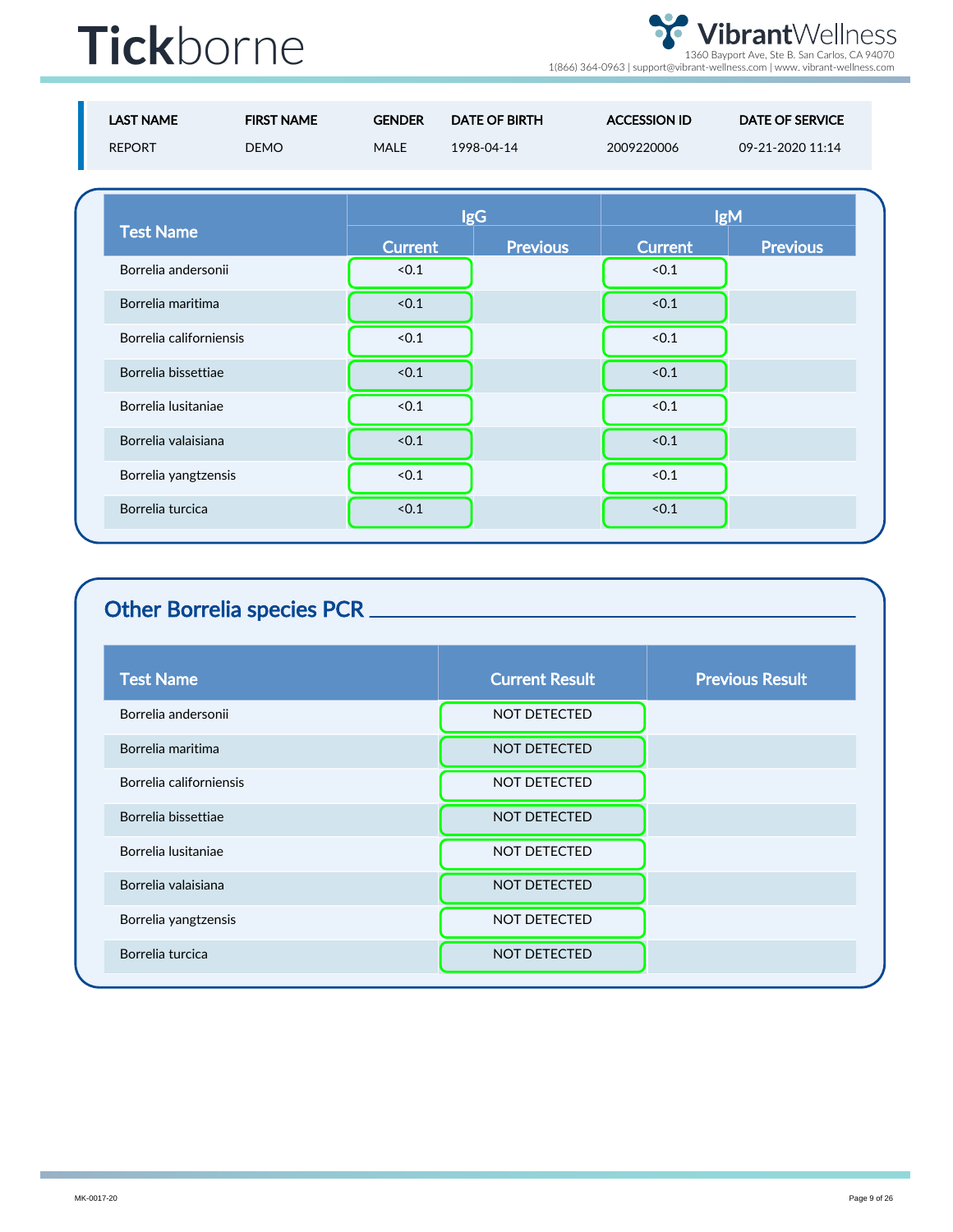

| <b>LAST NAME</b> | <b>FIRST NAME</b> | <b>GENDER</b> | <b>DATE OF BIRTH</b> | <b>ACCESSION ID</b> | DATE OF SERVICE  |
|------------------|-------------------|---------------|----------------------|---------------------|------------------|
| <b>REPORT</b>    | DEMO              | MALE          | 1998-04-14           | 2009220006          | 09-21-2020 11:14 |

### Babesiosis - Babesia microti

Babesia microti, the primary agent of human babesiosis in the United States. The B. microti life cycle involves two hosts, which includes a rodent, primarily the white-footed mouse, Peromyscus leucopus, and a tick in the genus, Ixodes, the same tick species that vectors Lyme disease. Cases of babesiosis caused by B. microti occur in southern New England and the northern Midwest. Early clinical manifestations are intermittent fevers accompanied by fatigue and malaise, headache, chills, and myalgias. Nausea, vomiting, reduced appetite, and depression can also occur. Coinfection with Lyme disease or anaplasmosis may complicate the clinical presentation and predispose the patient to more severe disease.

| <b>Test Name</b>    | <b>IgG</b>     |                 | <b>IgM</b>     |                 |
|---------------------|----------------|-----------------|----------------|-----------------|
|                     | <b>Current</b> | <b>Previous</b> | <b>Current</b> | <b>Previous</b> |
| Babesia microti IRA | 3.0            |                 | 1.0            |                 |
| Babesia microti p32 | 5.0            |                 | 3.0            |                 |
| Babesia microti p41 | 1.0            |                 | 3.0            |                 |
| Babesia microti WCS | 7.0            |                 | 1.0            |                 |

#### Babesiosis - Babesia duncani

Babesia duncani is an etiological agent of Babesiosis in the United States and Canada, primarily identified on the West Coast. Babesiosis is a malaria-like illness wherein erythrocytes are infected and damaged by the protozoan parasite. Most infections are probably asymptomatic, as indicated by serologic surveys. Manifestations of disease include fever, chills, sweating, myalgias, fatigue, hepatosplenomegaly, and hemolytic anemia. Symptoms typically occur after an incubation period of 1 to 4 weeks and can last several weeks. The disease is more severe in patients who are immunosuppressed, splenectomized, and/or elderly.

|                  |                | $\sigma G$      | løM            |                 |  |
|------------------|----------------|-----------------|----------------|-----------------|--|
| <b>Test Name</b> | <b>Current</b> | <b>Previous</b> | <b>Current</b> | <b>Previous</b> |  |
| Babesia duncani  | 1.0            |                 | 1.0            |                 |  |

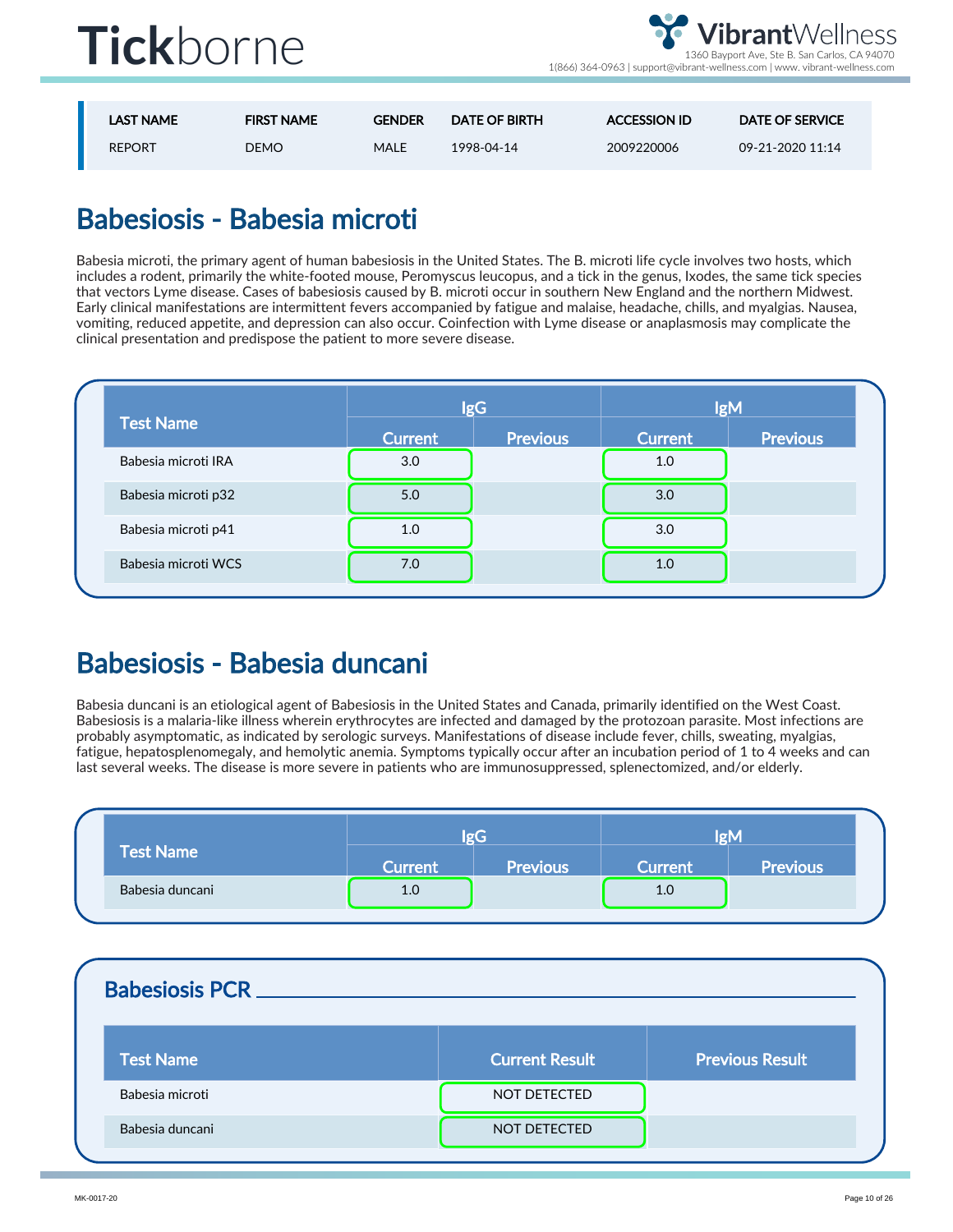

1(866) 364-0963 | support@vibrant-wellness.com | www. vibrant-wellness.com

| <b>LAST NAME</b> | <b>FIRST NAME</b> | <b>GENDER</b> | <b>DATE OF BIRTH</b> | <b>ACCESSION ID</b> | <b>DATE OF SERVICE</b> |
|------------------|-------------------|---------------|----------------------|---------------------|------------------------|
| <b>REPORT</b>    | <b>DEMO</b>       | MALE          | 1998-04-14           | 2009220006          | 09-21-2020 11:14       |

#### Bartonella infection - Bartonella henselae

Bartonella henselaeis, a member of the genus Bartonella, is a proteobacterium that is the causative agent of Bartonellosis, including Cat Scratch Disease (CSD) and Bacillary Angiomatosis (BA). Most bartonellosis is transmitted to humans by companion animals (dogs and cats), typically through a bite or scratch. B. henselae infection can appear up to ten days after exposure to the microbe. Symptoms start with a papule at the site the microbe enters, followed by lymphadenopathy, usually in the axillary node. Half of patients also get aches, nausea, abdominal pain, and malaise.

|                            |                | <b>IgG</b>      | <b>IgM</b>     |                 |  |
|----------------------------|----------------|-----------------|----------------|-----------------|--|
| <b>Test Name</b>           | <b>Current</b> | <b>Previous</b> | <b>Current</b> | <b>Previous</b> |  |
| Bartonella henselae 17 kDa | 10.0           |                 | 10.0           |                 |  |
| Bartonella henselae 26 kDa | 20.0           |                 | 10.0           |                 |  |
| Bartonella henselae SucB   | 20.0           |                 | 20.0           |                 |  |

#### l**C**II Comments

Dihydrolipoamide-succinyltransferase (SucB), an enzyme of the alpha-ketoglutarate dehydrogenase complex, has been shown to be an immunogenic protein during infections by Brucella melitensis, Coxiella burnetii and Bartonella vinsonii.

The p26 protein is an immunodominant antigen that is expressed during infection in cats as a preprotein and is subsequently cleaved to form mature P26. It has been recognized as an immunoreactive protein by the humoral immune system during infection with B. henselae.

#### Bartonella infection - Bartonella elizabethae

Bartonella henselaeis, a member of the genus Bartonella, is a proteobacterium that is the causative agent of Bartonellosis. A human case of valvular endocarditis led to the discovery of this particular bartonella species. It is important to note that based on available literature this is not as common as bartonella henselae. Bartonella elizabethae is primarily associated with rats and mice and is a known human pathogen. Symptoms range from mild fever to endocarditis in extreme cases.

|  |                        |         | løG             | løM            |                 |  |
|--|------------------------|---------|-----------------|----------------|-----------------|--|
|  | <b>Test Name</b>       | Current | <b>Previous</b> | <b>Current</b> | <b>Previous</b> |  |
|  | Bartonella elizabethae | 5.0     |                 | 1.0            |                 |  |
|  |                        |         |                 |                |                 |  |

#### Bartonella infection - Bartonella vinsonii

Bartonella vinsonii, a member of the genus Bartonella, is a proteobacterium that is the causative agent of Bartonellosis. The pathogen has been isolated in immunocompetent patients with endocarditis, arthritis, neurological disease and neoplasia . From animal studies it appears that Bartonella henselae is well adapted to felines or cats while Bartonella vinsonii is well adapted to canines or dogs though each species can infect both.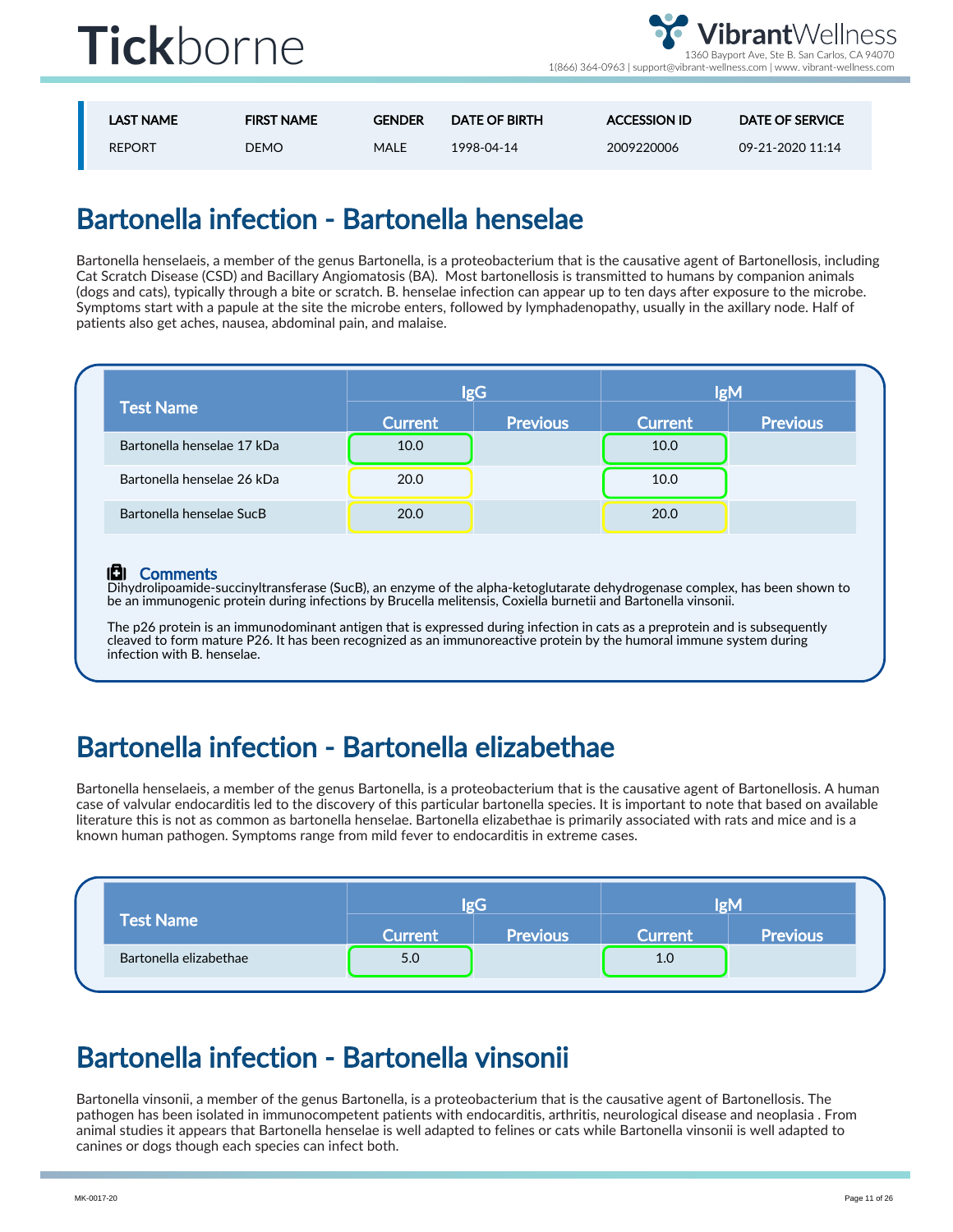

brantWellness ayport Ave, Ste B. San Carlos, CA 94070

1(866) 364-0963 | support@vibrant-wellness.com | www. vibrant-wellness.com

| <b>LAST NAME</b><br><b>REPORT</b> | <b>FIRST NAME</b><br><b>DEMO</b> | <b>GENDER</b><br><b>MALE</b> | <b>DATE OF BIRTH</b><br>1998-04-14 | <b>ACCESSION ID</b><br>2009220006 | <b>DATE OF SERVICE</b><br>09-21-2020 11:14 |
|-----------------------------------|----------------------------------|------------------------------|------------------------------------|-----------------------------------|--------------------------------------------|
| <b>Test Name</b>                  |                                  |                              | <b>IgG</b>                         |                                   | <b>IgM</b>                                 |
| Bartonella vinsonii               |                                  | <b>Current</b><br>9.0        | <b>Previous</b>                    | <b>Current</b><br>4.0             | <b>Previous</b>                            |

#### Bartonella infection - Bartonella quintana

Bartonella vinsonii, a member of the genus Bartonella, is a proteobacterium that is the causative agent of trench fever. The infection was first documented in soldiers during World War I, but has now been seen Europe, Asia, and North Africa. It is mainly transmitted via the human body louse while tickborne transmission is not clearly established.

|                     | $\sigma$ G |                 | ΙøΜ            |                 |
|---------------------|------------|-----------------|----------------|-----------------|
| <b>Test Name</b>    | Current    | <b>Previous</b> | <b>Current</b> | <b>Previous</b> |
| Bartonella quintana | 3.0        |                 | 8.0            |                 |

| <b>Bartonella PCR</b>  |                       |                        |
|------------------------|-----------------------|------------------------|
| <b>Test Name</b>       | <b>Current Result</b> | <b>Previous Result</b> |
| Bartonella henselae    | <b>DETECTED</b>       |                        |
| Bartonella elizabethae | <b>NOT DETECTED</b>   |                        |
| Bartonella vinsonii    | <b>NOT DETECTED</b>   |                        |
| Bartonella quintana    | NOT DETECTED          |                        |

### Human granulocytic anaplasmosis (HGA) - Anaplasma phagocytophilum

Anaplasma phagocytophilum causes human granulocytic anaplasmosis (HGA). These bacteria are spread to people by tick bites primarily from the blacklegged tick (Ixodes scapularis) and the western blacklegged tick (Ixodes pacificus). It also causes anaplasmosis in sheep and cattle, also known as tick-borne fever and pasture fever. During the last stage of the infection, a group of small bacteria can be observed within the neutrophils in the blood. Clinical manifestations are fever, headache, leucopenia, thrombocytopenia, and mild injury to the liver.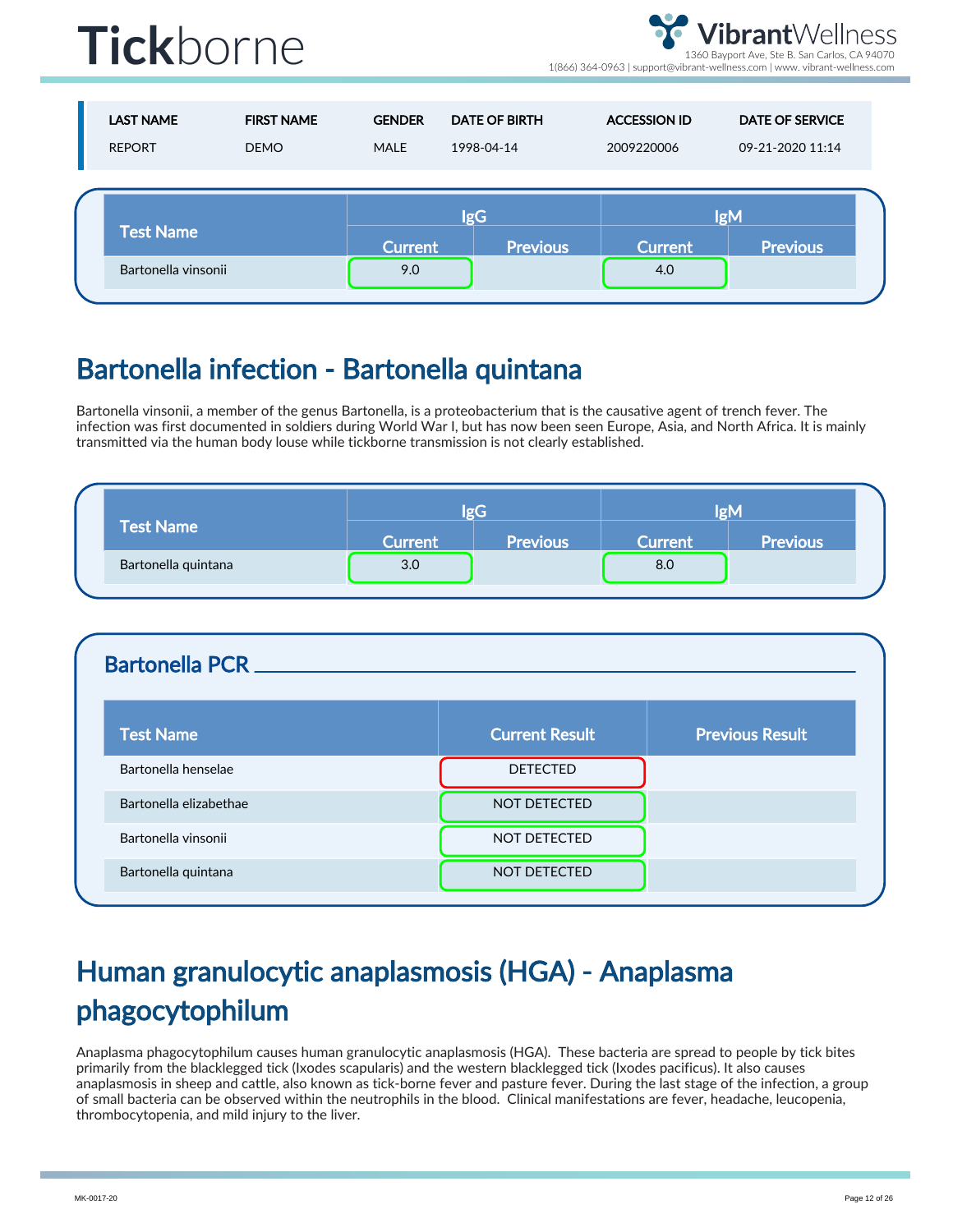**ibrant**Wellness 1360 Bayport Ave, Ste B. San Carlos, CA 94070

1(866) 364-0963 | support@vibrant-wellness.com | www. vibrant-wellness.com

| <b>LAST NAME</b><br><b>REPORT</b> | <b>FIRST NAME</b><br><b>DEMO</b> | <b>GENDER</b><br><b>MALE</b> | <b>DATE OF BIRTH</b><br>1998-04-14 | <b>ACCESSION ID</b><br>2009220006 | <b>DATE OF SERVICE</b><br>09-21-2020 11:14 |
|-----------------------------------|----------------------------------|------------------------------|------------------------------------|-----------------------------------|--------------------------------------------|
| <b>Test Name</b>                  |                                  | <b>Current</b>               | <b>IgG</b><br><b>Previous</b>      | <b>Current</b>                    | <b>IgM</b><br><b>Previous</b>              |
|                                   | Anaplasma phagocytophilum Msp5   | 7.0                          |                                    | < 0.1                             |                                            |
| (p44)                             | Anaplasma phagocytophilum Msp2   | 9.0                          |                                    | 6.0                               |                                            |
|                                   | Anaplasma phagocytophilum OmpA   | 10.0                         |                                    | 5.0                               |                                            |

| <b>Current Result</b> | <b>Previous Result</b> |
|-----------------------|------------------------|
| <b>NOT DETECTED</b>   |                        |
|                       |                        |

### Human Monocytic Ehrlichiosis (HME) - Ehrlichia chaffeensis

Ehrlichia chaffeensis may cause Human Monocytic Ehrlichiosis (HME), an infection transmitted to humans by the bite of the lone star tick Amblyomma americanum. Unlike Lyme disease, ehrlichiosis is considered an acute infection without chronic long-term consequences. Clinical manifestations of HME can range from mild to life-threatening depending on the patient's age and general health and often includes fever, severe headaches, malaise, muscle pains, and chills. A rash may appear in some HME cases but is usually not associated with the site of the tick bite. Ehrlichiosis may produce severe symptoms requiring immediate antibiotic treatment for elderly patients and others with compromised immune systems.

|                       | $\sigma G$     |                 | løM            |                 |
|-----------------------|----------------|-----------------|----------------|-----------------|
| <b>Test Name</b>      | <b>Current</b> | <b>Previous</b> | <b>Current</b> | <b>Previous</b> |
| Ehrlichia chaffeensis | 4.0            |                 | 5.0            |                 |

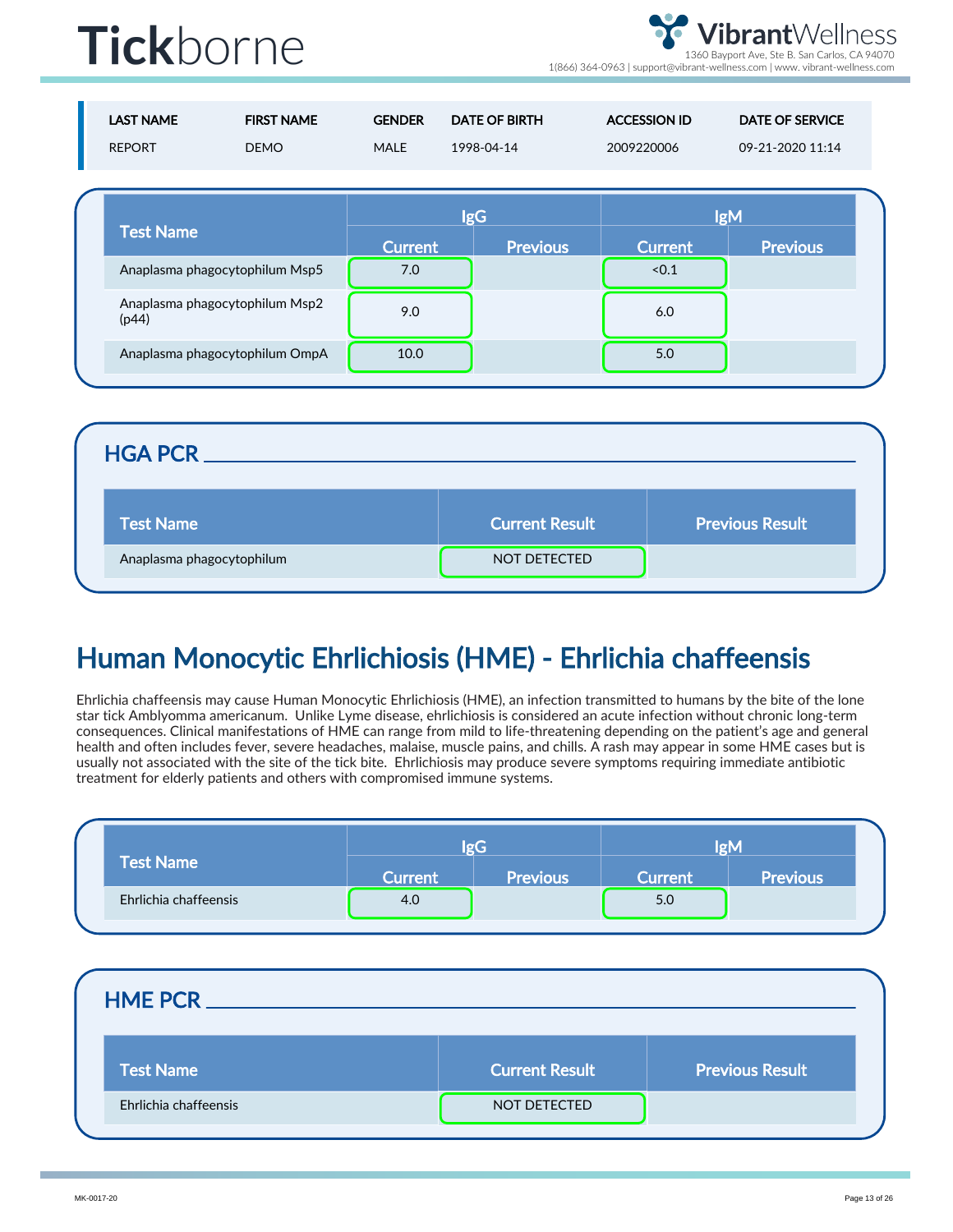

1(866) 364-0963 | support@vibrant-wellness.com | www. vibrant-wellness.com

| LAST NAME     | <b>FIRST NAME</b> | <b>GENDER</b> | <b>DATE OF BIRTH</b> | <b>ACCESSION ID</b> | <b>DATE OF SERVICE</b> |
|---------------|-------------------|---------------|----------------------|---------------------|------------------------|
| <b>REPORT</b> | DEMO              | MALE          | 1998-04-14           | 2009220006          | 09-21-2020 11:14       |

### Rickettsial disease - Rickettsia typhi

Rickettsia typhi is the etiological agent of murine typhus. R. typhi is transmitted primarily by the rat flea, Xenopsylla cheopis. Lice and mites can be potential vectors and rodents, shrews, opossums, cats can be reservoir. The clinical manifestations of murine typhus are usually less severe than those of epidemic typhus and includes persistent headache, a high-grade fever, and a cutaneous rash predominating on the trunk. Murine typhus usually takes a prolonged incubation period and the characteristic rash is occasionally absent. An antibody response is usually detected only after 10 days from the onset of systemic symptoms, and antibody titers reach a peak after 3 to 4 weeks or later if an antibiotic therapy has been administered.

|                                  |         | lgG             | <b>IgM</b>     |                 |  |
|----------------------------------|---------|-----------------|----------------|-----------------|--|
| <b>Test Name</b>                 | Current | <b>Previous</b> | <b>Current</b> | <b>Previous</b> |  |
| Rickettsia typhi OmpB            | 6.0     |                 | 9.0            |                 |  |
| Rickettsia typhi Surface antigen | 7.0     |                 | 3.0            |                 |  |

| <b>Rickettsial disease PCR _</b> |                       |                        |
|----------------------------------|-----------------------|------------------------|
| <b>Test Name</b>                 | <b>Current Result</b> | <b>Previous Result</b> |
| Rickettsia typhi                 | NOT DETECTED          |                        |
| Rickettsia rickettsii            | <b>DETECTED</b>       |                        |

#### Powassan Virus

Powassan virus (POWV) is a Flavivirus transmitted by ticks. Powassan virus disease is extremely rare. Most cases in the United States occur in the northeast and Great Lakes regions from late spring through mid-fall when ticks are most active. It can cause encephalitis, an infection of the brain in extreme cases. The transmission of Powassan virus can happen as soon as 15 minutes after the bite of a tick unlike some of the other tickborne pathogens. Common symptoms that have been documented include headaches, lack of coordination, fever, vomiting, muscle weakness, memory problems, and seizures.

|  |                  | $\sigma G$     |                 | lσM            |                 |  |
|--|------------------|----------------|-----------------|----------------|-----------------|--|
|  | <b>Test Name</b> | <b>Current</b> | <b>Previous</b> | <b>Current</b> | <b>Previous</b> |  |
|  | Powassan Virus   | 6.0            |                 | 2.0            |                 |  |
|  |                  |                |                 |                |                 |  |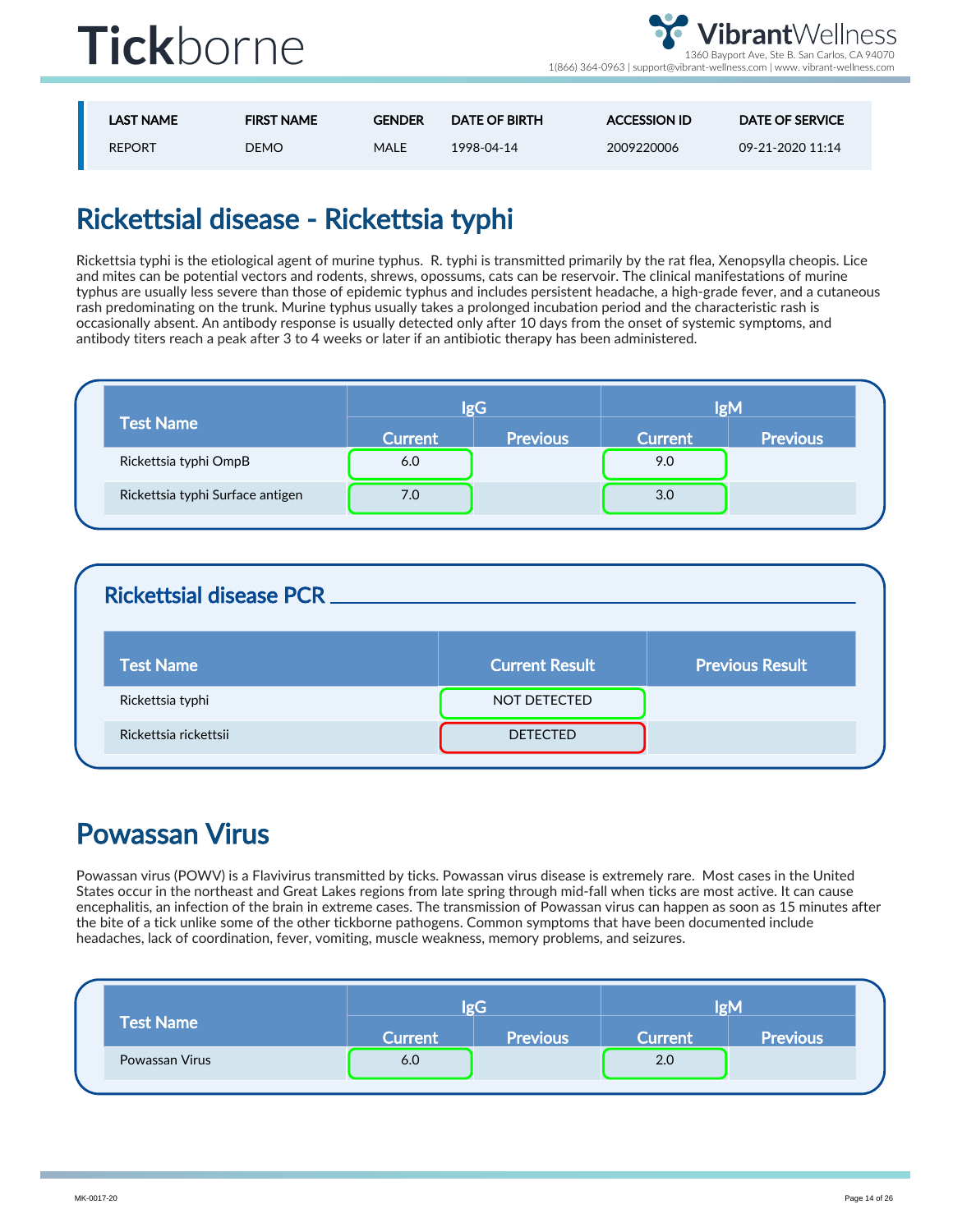

1(866) 364-0963 | support@vibrant-wellness.com | www. vibrant-wellness.com

| <b>LAST NAME</b><br><b>REPORT</b> | <b>FIRST NAME</b><br><b>DEMO</b> | <b>GENDER</b><br>MALE | <b>DATE OF BIRTH</b><br>1998-04-14 | <b>ACCESSION ID</b><br>2009220006 | <b>DATE OF SERVICE</b><br>09-21-2020 11:14 |
|-----------------------------------|----------------------------------|-----------------------|------------------------------------|-----------------------------------|--------------------------------------------|
| <b>Powassan Virus PCR __</b>      |                                  |                       |                                    |                                   |                                            |
| <b>Test Name</b>                  |                                  |                       | <b>Current Result</b>              |                                   | <b>Previous Result</b>                     |
| Powassan virus                    |                                  |                       | NOT DETECTED                       |                                   |                                            |

#### Tickborne Encephalitis Virus

Tickborne Encephalitis Virus is a flavivirus and a prominent pathogenic agent in Europe and Asia, that is known to affect the central nervous system. According to the CDC the incubation period is generally 7 to 14 days. Symptoms associated with this disease include headache, nausea, vomiting, muscle aches and fever.

|                              | l o l   |                 | ΙØΜ            |                 |
|------------------------------|---------|-----------------|----------------|-----------------|
| <b>Test Name</b>             | Current | <b>Previous</b> | <b>Current</b> | <b>Previous</b> |
| Tickborne Encephalitis Virus | 2.0     |                 | 1.0            |                 |

#### Tickborne Encephalitis Virus PCR

| <b>Test Name</b>             | <b>Current Result</b> | <b>Previous Result</b> |
|------------------------------|-----------------------|------------------------|
| Tickborne encephalitis virus | <b>DETECTED</b>       |                        |

#### West Nile Virus

West Nile Virus is an infectious agent commonly spread by mosquito bites. Most people infected with WNV do not feel sick. About 1 in 5 people who are infected develop a fever and other symptoms. About 1 out of 150 infected people develop a serious, sometimes fatal, illness.

|                  | lgG            |                 | IgM     |                 |
|------------------|----------------|-----------------|---------|-----------------|
| <b>Test Name</b> | <b>Current</b> | <b>Previous</b> | Current | <b>Previous</b> |
| West Nile Virus  | 5.0            |                 | 10.0    |                 |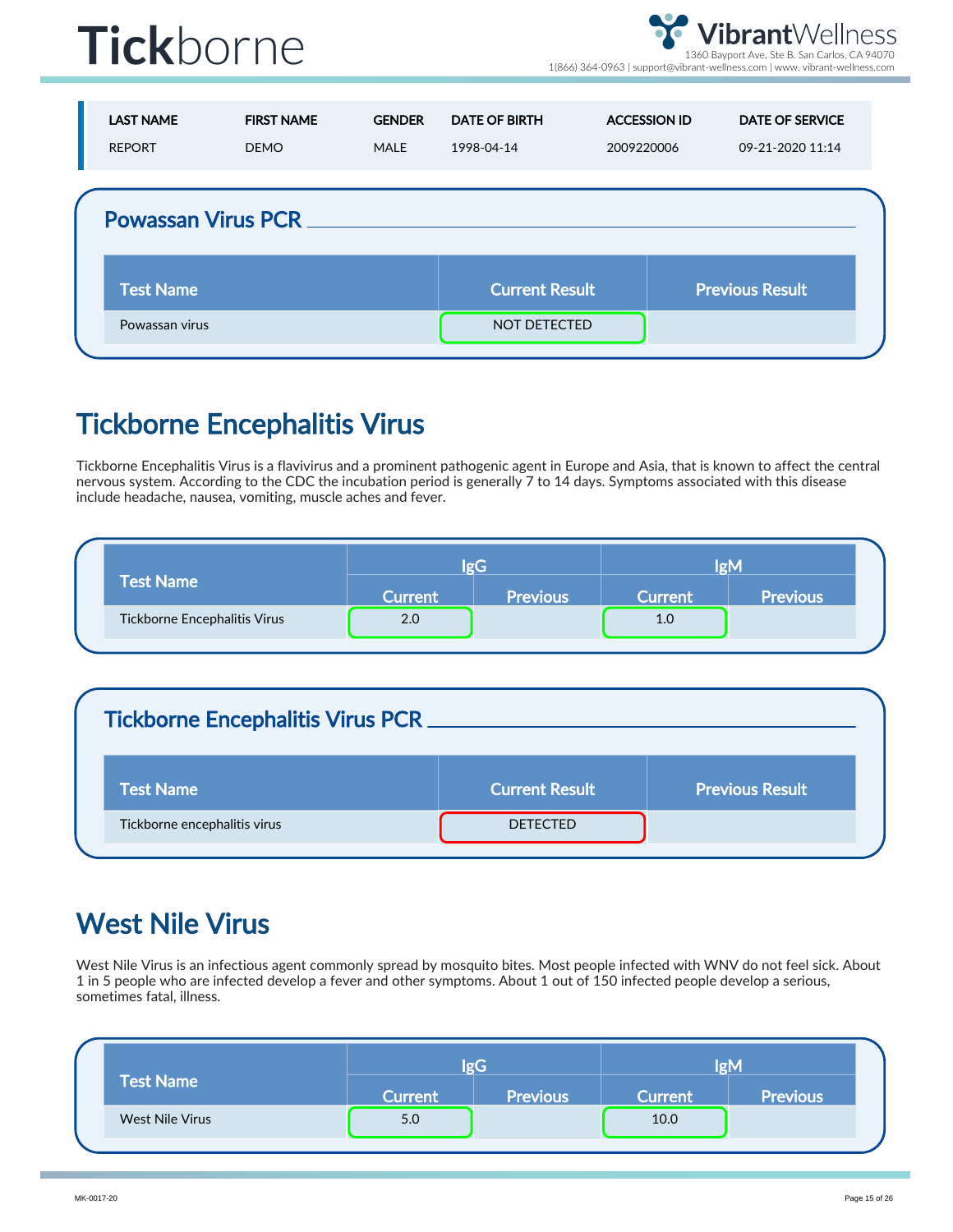

1(866) 364-0963 | support@vibrant-wellness.com | www. vibrant-wellness.com

| <b>LAST NAME</b><br><b>REPORT</b> | <b>FIRST NAME</b><br><b>DEMO</b> | <b>GENDER</b><br>MALE | <b>DATE OF BIRTH</b><br>1998-04-14 | <b>ACCESSION ID</b><br>2009220006 | <b>DATE OF SERVICE</b><br>09-21-2020 11:14 |
|-----------------------------------|----------------------------------|-----------------------|------------------------------------|-----------------------------------|--------------------------------------------|
| <b>West Nile Virus PCR</b>        |                                  |                       |                                    |                                   |                                            |
| <b>Test Name</b>                  |                                  |                       | <b>Current Result</b>              |                                   | <b>Previous Result</b>                     |
| <b>West Nile Virus</b>            |                                  |                       | <b>NOT DETECTED</b>                |                                   |                                            |

### Chlamydophila pneumoniae

Chlamydia pneumoniae may cause respiratory tract infections, such as pneumonia (lung infection), by damaging the lining of the respiratory tract. C. pneumoniae is commonly spread by coughing or sneezing, which creates small respiratory droplets that contain the bacteria. People can also get sick if they touch something with droplets from a sick person on it and then touch their mouth or nose. The incubation period of C. pneumoniae infection is around 21 days, and such symptoms as cough and malaise show a gradual onset yet may persist for several weeks or months despite appropriate antibiotic therapy. North American guidelines recommend the antimicrobial treatment of patients with acute C. pneumoniae respiratory infection.

|                          |                |                 |                | IØM             |  |
|--------------------------|----------------|-----------------|----------------|-----------------|--|
| <b>Test Name</b>         | <b>Current</b> | <b>Previous</b> | <b>Current</b> | <b>Previous</b> |  |
| Chlamydophila pneumoniae | 2.0            |                 | 5.0            |                 |  |

| <b>Chlamydophila pneumoniae PCR</b> |                       |                        |
|-------------------------------------|-----------------------|------------------------|
| <b>Test Name</b>                    | <b>Current Result</b> | <b>Previous Result</b> |
| Chlamydophila pneumoniae            | NOT DETECTED          |                        |

### Coxsackie Virus

Coxsackie virus is an enterovirus that can be transmitted during a tick's bite. Enteroviruses are very small viruses in the intestinals and the stool. There are 2 main groups of coxsackie viruses: type A and type B. Coxsackie viruses can result in all sorts of symptoms varying from only a fever to sore throat, diarhea, vomitting, rash, muscle pains, liver inflammation and inflammation of the heart sack. Coxsackie viral infections can be fatal for babies and children for causing meningitis, blood poisoning or pneumonia. Coxsackie virus is also the causing agent for hand foot and mouth disease. One of the clinical pictures caused by the virus is called Bornoholm disease. In this syndrome the pleura is infected (pleuritis) which results in severe chest pains that can come in seizures.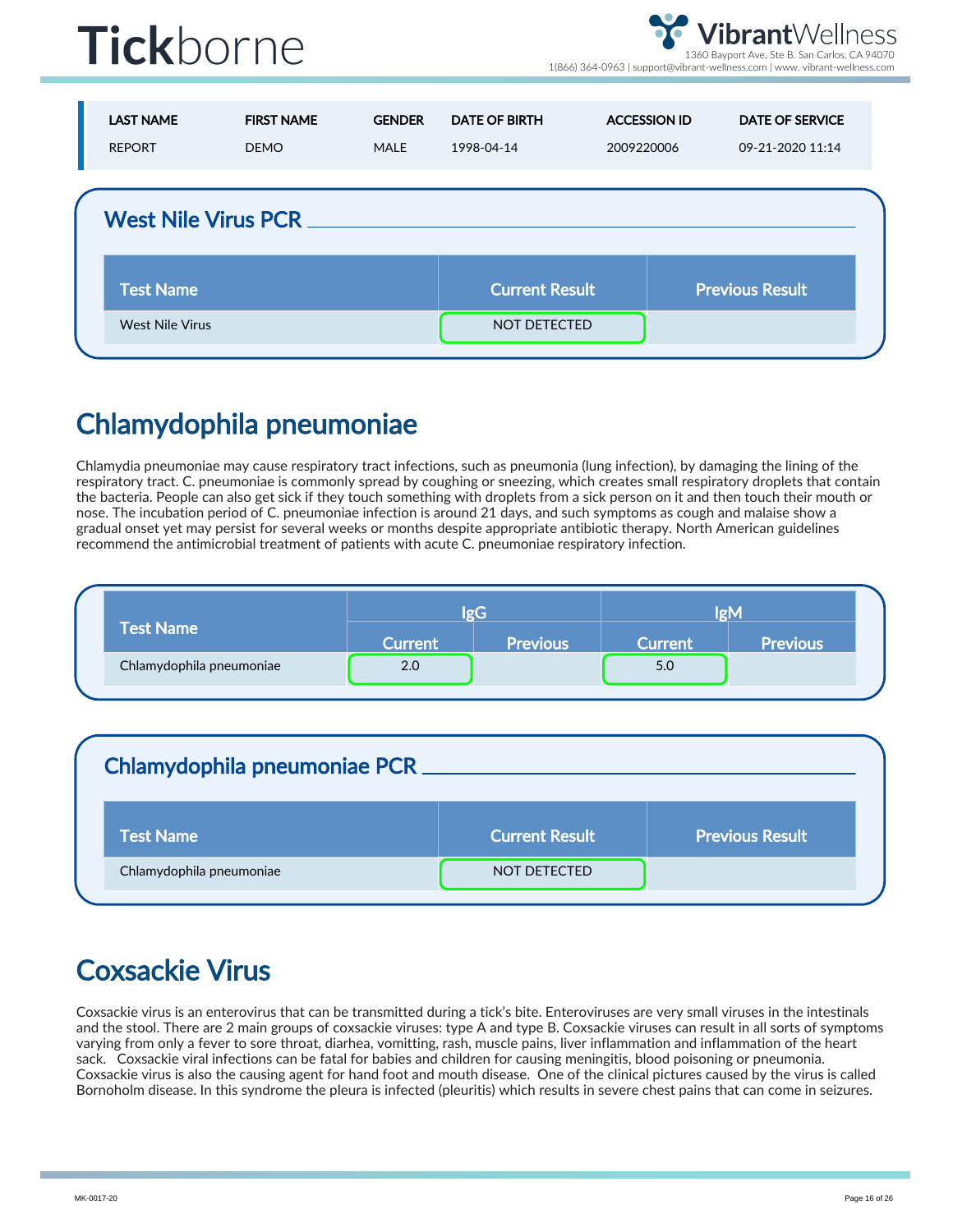**brant**Wellness 1360 Bayport Ave, Ste B. San Carlos, CA 94070

1(866) 364-0963 | support@vibrant-wellness.com | www. vibrant-wellness.com

| <b>LAST NAME</b><br><b>REPORT</b> | <b>FIRST NAME</b><br><b>DEMO</b> | <b>GENDER</b><br><b>MALE</b> | <b>DATE OF BIRTH</b><br>1998-04-14 | <b>ACCESSION ID</b><br>2009220006 | <b>DATE OF SERVICE</b><br>09-21-2020 11:14 |  |
|-----------------------------------|----------------------------------|------------------------------|------------------------------------|-----------------------------------|--------------------------------------------|--|
| <b>Test Name</b>                  |                                  | <b>Current</b>               | <b>IgG</b><br><b>Previous</b>      | <b>Current</b>                    | <b>IgM</b><br><b>Previous</b>              |  |
| <b>Coxsackie Virus</b>            |                                  | 2.0                          |                                    | 9.0                               |                                            |  |

| <b>Coxsackie Virus PCR</b> |                       |                        |
|----------------------------|-----------------------|------------------------|
| <b>Test Name</b>           | <b>Current Result</b> | <b>Previous Result</b> |
| <b>Coxsackie Virus</b>     | NOT DETECTED          |                        |

#### Mycoplasma pneumoniae

Co-infection with Mycoplasma spp. (Mycoplasma fermentans, Mycoplasma hominis, Mycoplasma pneumoniae or Mycoplasma penetrans) can be present in a subset of Lyme disease patients. Mycoplasma is a ubiquitous intracellular pleomorphic gramnegative bacterium. They are naturally resistant to antibiotics that target cell wall synthesis such as beta-lactam antibiotics due to the lack of a cell wall around their cell membranes. Mycoplasma spp. are believed to be the smallest bacterial cells and they can survive without oxygen. Mycoplasmal infections not only complicates the diagnosis and treatment of Lyme disease, but also independently cause many of the signs and symptoms. Mycoplasma spp. are only rarely found in the blood and can be found at intracellular locations in various tissues.

|                       | løG            |                 | løM     |                 |
|-----------------------|----------------|-----------------|---------|-----------------|
| Test Name             | <b>Current</b> | <b>Previous</b> | Current | <b>Previous</b> |
| Mycoplasma pneumoniae | 7.0            |                 | 7.0     |                 |

| <b>Current Result</b> | <b>Previous Result</b> |
|-----------------------|------------------------|
| NOT DETECTED          |                        |
|                       |                        |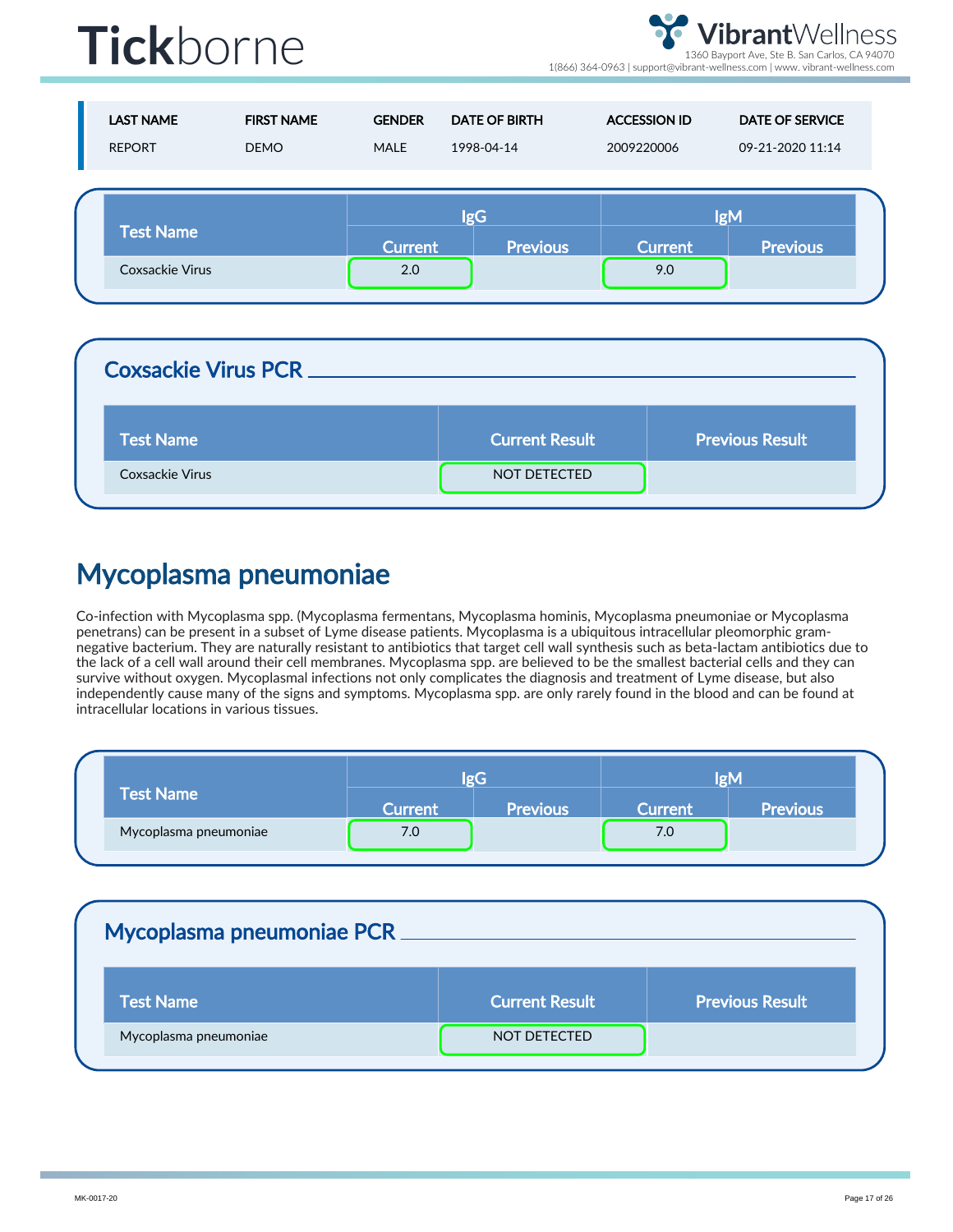

1(866) 364-0963 | support@vibrant-wellness.com | www. vibrant-wellness.com

| <b>LAST NAME</b> | <b>FIRST NAME</b> | <b>GENDER</b> | DATE OF BIRTH | <b>ACCESSION ID</b> | DATE OF SERVICE  |
|------------------|-------------------|---------------|---------------|---------------------|------------------|
| <b>REPORT</b>    | DEMO l            | MALE          | 1998-04-14    | 2009220006          | 09-21-2020 11:14 |

### **Cytomegalovirus**

Cytomegalovirus is a common virus that infects people of all ages. Around 80% of adults in the United States are infected with virus. This virus has the ability to remain alive yet dormant for the life of the human host, but it can become active when the immune system is weakened , .

|                             |                | <b>IgG</b>      | <b>IgM</b>     |                 |
|-----------------------------|----------------|-----------------|----------------|-----------------|
| <b>Test Name</b>            | <b>Current</b> | <b>Previous</b> | <b>Current</b> | <b>Previous</b> |
| Cytomegalovirus EIA Antigen | 3.0            |                 | 10.0           |                 |
| Cytomegalovirus GlyB        | 20.0           |                 | 6.0            |                 |
| Cytomegalovirus p150        | 4.0            |                 | 9.0            |                 |
| Cytomegalovirus p28         | 5.0            |                 | 6.0            |                 |
| Cytomegalovirus p52         | 30.0           |                 | 10.0           |                 |
| Cytomegalovirus p65         | < 0.1          |                 | < 0.1          |                 |
| Cytomegalovirus p38         | < 0.1          |                 | < 0.1          |                 |

#### Epstein Barr Virus

The Epstein–Barr virus, also called human herpesvirus 4 (HHV-4), is one of the causes of infectious mononucleosis (glandular fever). It is a double-stranded, enveloped, linear DNA virus. Lyme disease and infectious mononucleosis are common illnesses that share similar clinical presentations and hence its useful to test together.

| <b>Test Name</b>              | <b>IgG</b>     |                 | <b>IgM</b>     |          |
|-------------------------------|----------------|-----------------|----------------|----------|
|                               | <b>Current</b> | <b>Previous</b> | <b>Current</b> | Previous |
| Epstein Barr Virus EA Antigen | 3.0            |                 | 1.0            |          |
| Epstein Barr Virus EBNA1      | 8.0            |                 | 7.0            |          |
| Epstein Barr Virus VCA gp125  | 6.0            |                 | 2.0            |          |
| Epstein Barr Virus p18        | 2.0            |                 | 2.0            |          |
| Epstein Barr Virus p23        | 1.0            |                 | 5.0            |          |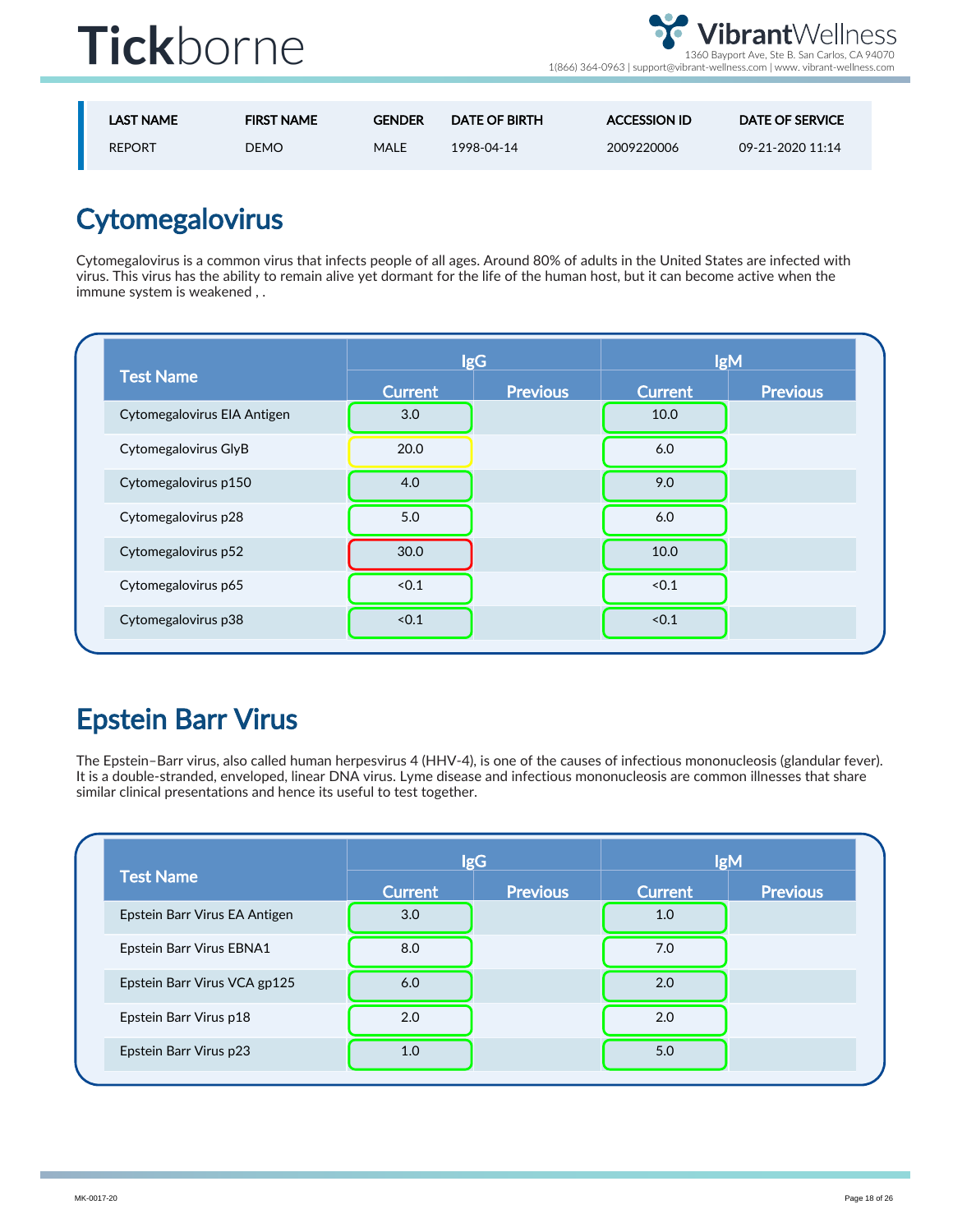



| <b>LAST NAME</b> | <b>FIRST NAME</b> | <b>GENDER</b> | DATE OF BIRTH | <b>ACCESSION ID</b> | <b>DATE OF SERVICE</b> |
|------------------|-------------------|---------------|---------------|---------------------|------------------------|
| <b>REPORT</b>    | <b>DEMO</b>       | MALE          | 1998-04-14    | 2009220006          | 09-21-2020 11:14       |

#### Parvovirus B19

Lyme disease and Parvovirus B19 infections produce arthritis, rashes, and a systemic illness that may be thought to represent a chronic rheumatic disease . Cases of co infections have also been reported in literature. Additionally, it has been shown to be a good candidate for differential diagnosis in cases of arthopathy where Lyme disease has been suspected .

| <b>Test Name</b>                        | <b>IgG</b>     |                 | lgM            |                 |
|-----------------------------------------|----------------|-----------------|----------------|-----------------|
|                                         | <b>Current</b> | <b>Previous</b> | <b>Current</b> | <b>Previous</b> |
| Parvovirus B19 VLP VP2                  | 9.0            |                 | 6.0            |                 |
| Parvovirus B19 VLP VP1/Vp2 Co<br>Capsid | 2.0            |                 | 7.0            |                 |

| Parvovirus B19 PCR |                       |                        |
|--------------------|-----------------------|------------------------|
| <b>Test Name</b>   | <b>Current Result</b> | <b>Previous Result</b> |
| Parvovirus B19     | NOT DETECTED          |                        |

### Toxoplasma gondii

Toxoplasma gondii is a protozoan parasite that infects most species of warm-blooded animals, including humans, and causes the disease toxoplasmosis. Tick based transmission has been increasingly considered and evidence indicates that T. gondii could be a potentially unrecognized tick-borne pathogen spreading toxoplasmosis . The parasite forms cysts that can affect almost any part of the body often your brain and muscle tissue of different organs, including the heart. The immune system keeps the parasites in check in an inactive state however, if it is weakened by disease or certain medications, the infection can be reactivated, leading to serious complications.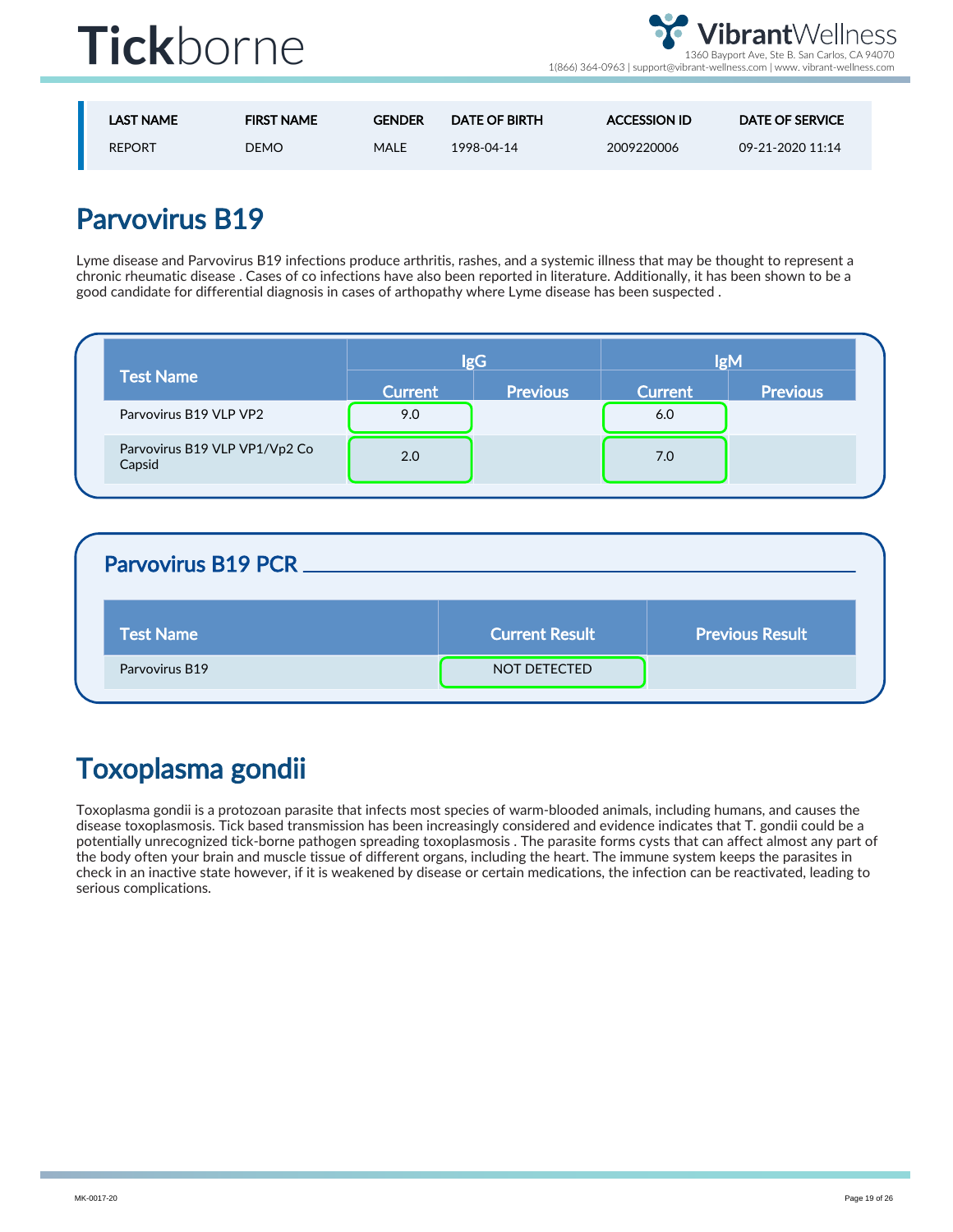**brant**Wellness 1360 Bayport Ave, Ste B. San Carlos, CA 94070

1(866) 364-0963 | support@vibrant-wellness.com | www. vibrant-wellness.com

| <b>LAST NAME</b><br><b>REPORT</b> | <b>FIRST NAME</b><br><b>DEMO</b> | <b>GENDER</b><br><b>MALE</b> | <b>DATE OF BIRTH</b><br>1998-04-14 | <b>ACCESSION ID</b><br>2009220006 | <b>DATE OF SERVICE</b><br>09-21-2020 11:14 |
|-----------------------------------|----------------------------------|------------------------------|------------------------------------|-----------------------------------|--------------------------------------------|
| <b>Test Name</b>                  |                                  |                              | <b>lgG</b><br><b>Previous</b>      | <b>Current</b>                    | <b>IgM</b><br><b>Previous</b>              |
|                                   | Toxoplasma gondii Crude Extract  | <b>Current</b><br>2.0        |                                    | 2.0                               |                                            |
| Toxoplasma gondii MIC3            |                                  | 7.0                          |                                    | 1.0                               |                                            |
| Toxoplasma gondii p24             |                                  | 3.0                          |                                    | 1.0                               |                                            |
| Toxoplasma gondii p29             |                                  | 10.0                         |                                    | 7.0                               |                                            |
| Toxoplasma gondii p30             |                                  | 6.0                          |                                    | 1.0                               |                                            |

#### Toxoplasma gondii PCR

| <b>Test Name</b>  | <b>Current Result</b> | <b>Previous Result</b> |
|-------------------|-----------------------|------------------------|
| Toxoplasma gondii | NOT DETECTED          |                        |

#### Herpes simplex virus 1

Herpes simplex virus 1 is a member of the herpesvirus family that can infect humans. It mostly produces cold sores and is ubiquitous and contagious. As a neutrophic and neuroinvasive virus, HSV-1 persists in the body in its latent form and is hiding from the immune system in the cell bodies of neurons. Seropositivity to HSV-1 antibodies have been reported with increased risk for alzheimer's disease . Disseminated Lyme Disease has been shown to be presenting with nonsexual acute genital ulcers and Lyme disease should be considered in women presenting with acute-onset genital ulcers

| <b>Test Name</b> | lgG            |                 | <b>IgM</b>     |                 |
|------------------|----------------|-----------------|----------------|-----------------|
|                  | <b>Current</b> | <b>Previous</b> | <b>Current</b> | <b>Previous</b> |
| $HSV-1$          | 6.0            |                 | 8.0            |                 |

#### Herpes simplex virus 2

Herpes simplex virus 2 is a member of the herpesvirus family that can infect humans. It is the primary cause of genital herpes. HSV2 can persist in the body in its latent form. Recent primary HSV-2 infection should be considered as a cause of cross-reacting IgM-class anti-B. burgdorferi antibody .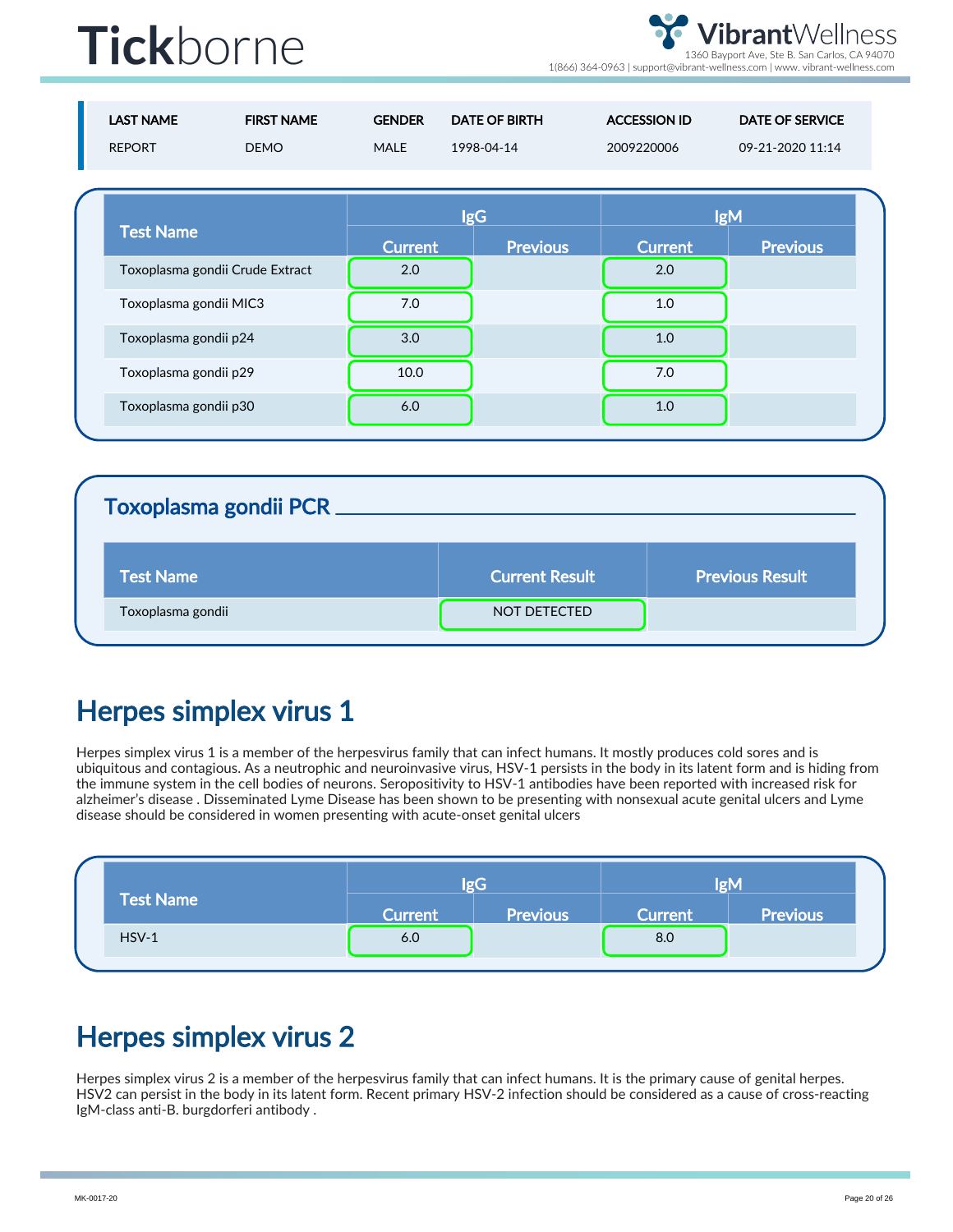**brant**Wellness 1360 Bayport Ave, Ste B. San Carlos, CA 94070

1(866) 364-0963 | support@vibrant-wellness.com | www. vibrant-wellness.com

| <b>LAST NAME</b><br><b>REPORT</b> | <b>FIRST NAME</b><br><b>DEMO</b> | <b>GENDER</b><br><b>MALE</b> | <b>DATE OF BIRTH</b><br>1998-04-14 | <b>ACCESSION ID</b><br>2009220006 | <b>DATE OF SERVICE</b><br>09-21-2020 11:14 |
|-----------------------------------|----------------------------------|------------------------------|------------------------------------|-----------------------------------|--------------------------------------------|
| <b>Test Name</b>                  |                                  | <b>lgG</b>                   |                                    |                                   | <b>IgM</b>                                 |
| $HSV-2$                           |                                  | <b>Current</b><br>3.0        | <b>Previous</b>                    | <b>Current</b><br>7.0             | <b>Previous</b>                            |

#### Human herpesvirus 6

Human herpesvirus 6 is a herpes family virus that can stay in your body for life usually in a dormant state. Most commonly it can affect people who have a compromised immune system. Research has linked HHV-6 with various neurological conditions. It has also been an important candidate in the chronic fatigue syndrome population

| <b>Test Name</b> |                | lor <sub>0</sub> | lgM            |                 |  |
|------------------|----------------|------------------|----------------|-----------------|--|
|                  | <b>Current</b> | <b>Previous</b>  | <b>Current</b> | <b>Previous</b> |  |
| HHV-6            | 6.0            |                  | 3.0            |                 |  |

### Human herpesvirus 7

Human herpesvirus 7 is a herpes family virus that can stay in your body for life usually in a dormant state.It is ubiquitous worldwide and nearly 70% of all children will be exposed to the virus by the age of 4. DNA of the virus has been found in the CD4+ T cells of healthy adults which is indicative of the latency .

|  | <b>Test Name</b> |                | lgG             | <b>IgM</b>     |                 |  |
|--|------------------|----------------|-----------------|----------------|-----------------|--|
|  |                  | <b>Current</b> | <b>Previous</b> | <b>Current</b> | <b>Previous</b> |  |
|  | HHV-7            | 1.0            |                 | 3.0            |                 |  |
|  |                  |                |                 |                |                 |  |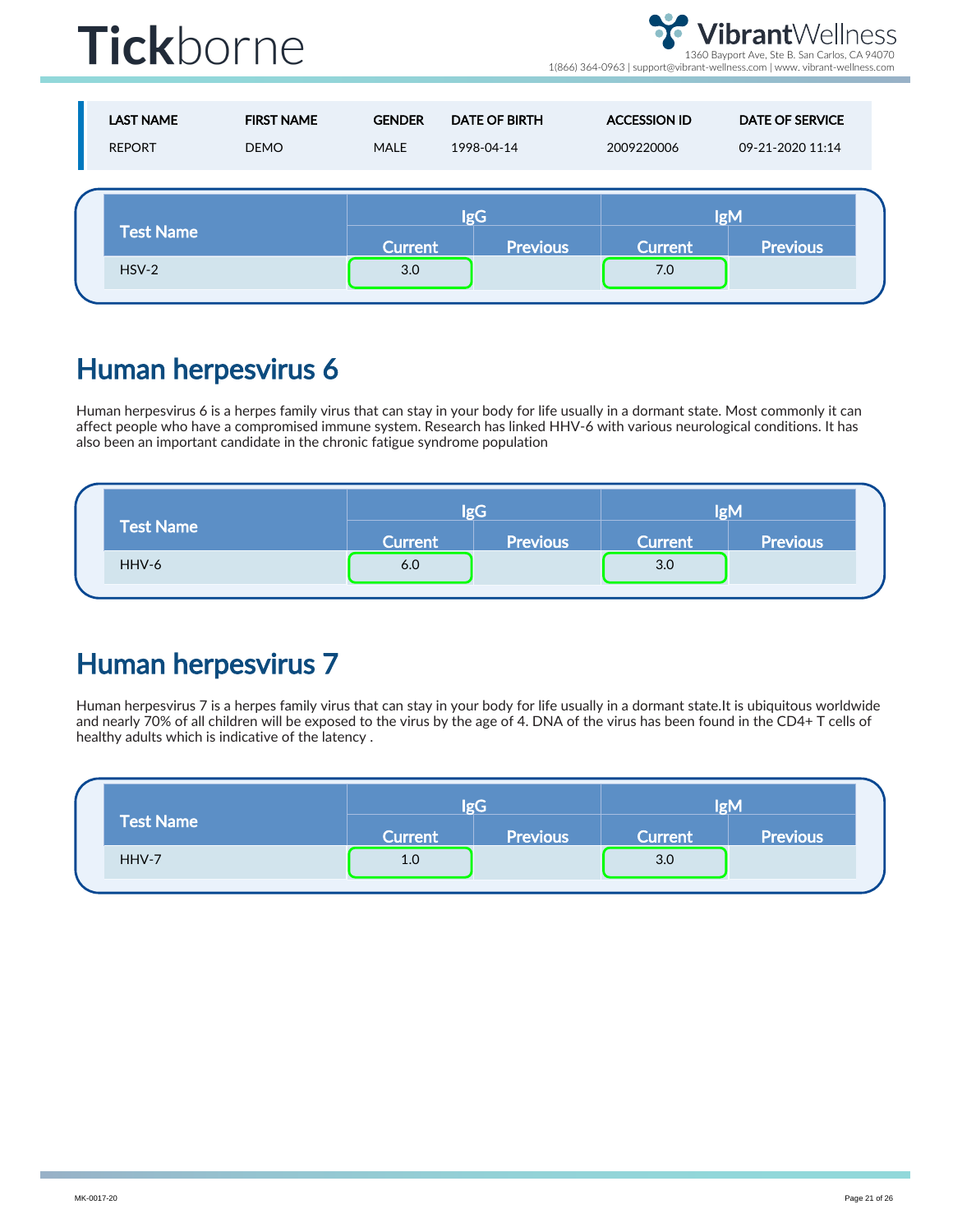

| <b>LAST NAME</b> | <b>FIRST NAME</b> | <b>GENDER</b> | DATE OF BIRTH | <b>ACCESSION ID</b> | <b>DATE OF SERVICE</b> |
|------------------|-------------------|---------------|---------------|---------------------|------------------------|
| <b>REPORT</b>    | <b>DEMO</b>       | MALE          | 1998-04-14    | 2009220006          | 09-21-2020 11:14       |

### Streptococcal A

Antibodies to Streptococcal A are indicative of current or recent strep infection. In PANDAS (Pediatric Autoimmune Neuropsychiatric Disorders Associated with Streptococcal Infections) researchers suggest that antibodies produced to the infection may lead to the PANDAS symptoms. Strep bacteria are very ancient organisms that survive in the human host by hiding from the immune system as long as possible. They hide themselves by putting molecules on their cell wall so that they look nearly identical to molecules found on the child's heart, joints, skin, and brain tissues. This hiding is called "molecular mimicry" and allows the strep bacteria to evade detection for a long time. However, the molecules on the strep bacteria are eventually recognized as foreign to the body and the child's immune system reacts to the molecules by producing antibodies. Because of the molecular mimicry by the bacteria, the immune system reacts not only to the strep molecules but also to the human host molecules that were mimicked; antibodies "attack" the mimicked molecules in the child's own tissues. These antibodies that react to both the molecules on the strep bacteria and to similar molecules found on other parts of the body are an example of "cross-reactive" antibodies. Studies at the National Institute of Mental Health (NIMH) and elsewhere have shown that some cross-reactive antibodies target the brain—causing OCD, tics, and the other neuropsychiatric symptoms of PANDAS.

|                  | $  \sigma C$   |                 | lgM            |                 |
|------------------|----------------|-----------------|----------------|-----------------|
| <b>Test Name</b> | <b>Current</b> | <b>Previous</b> | <b>Current</b> | <b>Previous</b> |
| Streptococcal A  | < 0.1          |                 | < 0.1          |                 |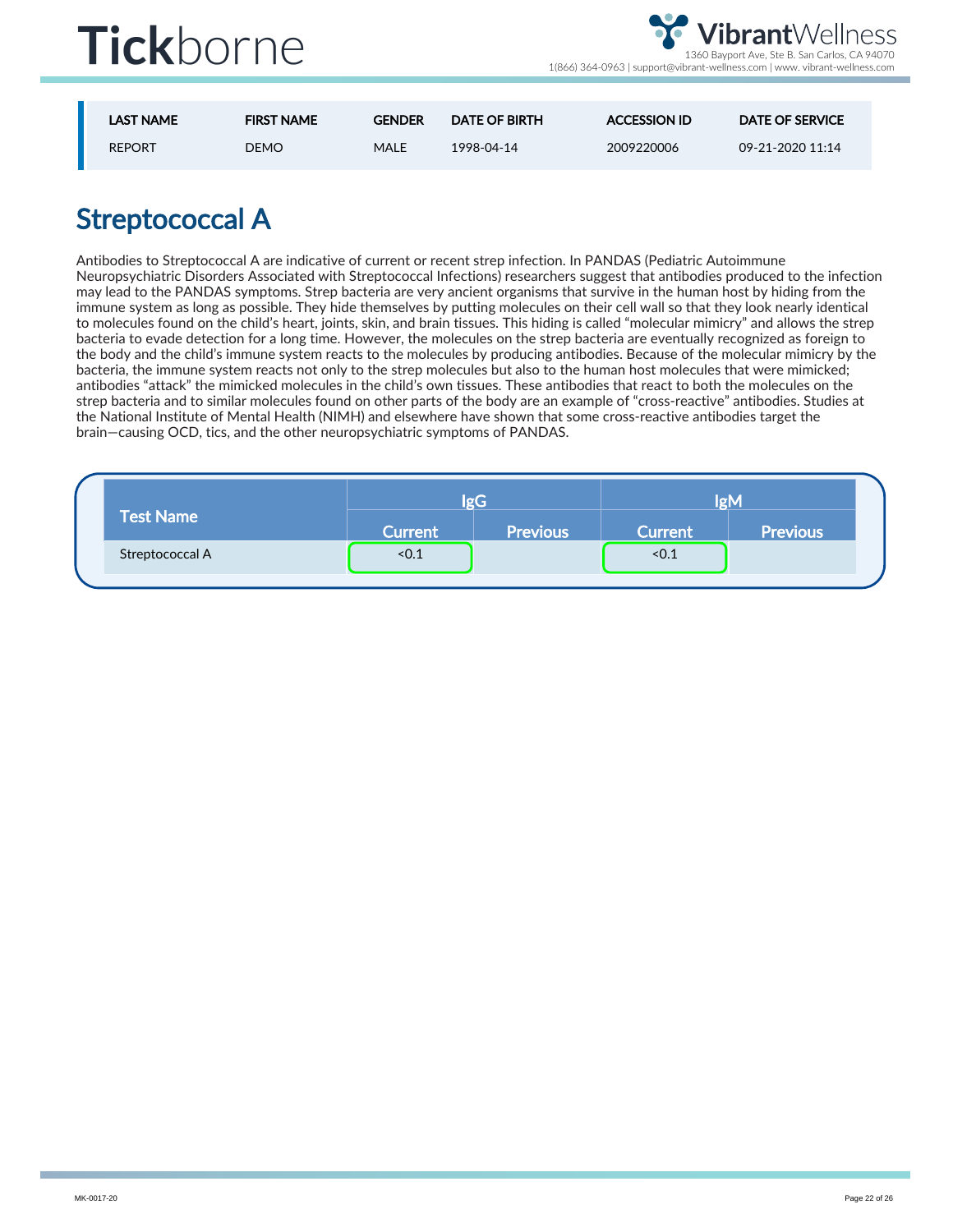**brant**Wellness  $\overline{60}$  Bayport Ave, Ste B. San Carlos, CA 94070 1(866) 364-0963 | support@vibrant-wellness.com | www. vibrant-wellness.com

#### Citations/Sources

- [1] Shapiro ED. Borrelia burgdorferi (Lyme disease). Pediatr Rev. 2014;35(12):500–509.
- [2] Klempner MS, Hu LT, Evans J, Schmid CH, et al. Two controlled trials of antibiotic treatment in patients with persistent symptoms and a history of Lyme disease. N Engl J Med. 2001 Jul 12;345(2):85-92.
- [3] Goettner G, Schulte-Spechtel U, Hillermann R, Liegl G, Wilske B, Fingerle V. Improvement of Lyme borreliosis serodiagnosis by a newly developed recombinant immunoglobulin G (IgG) and IgM line immunoblot assay and addition of VlsE and DbpA homologues. J Clin Microbiol. 2005;43(8):3602–3609.
- [4] Steere AC, McHugn G, Damie N, Sikand VK. Prospective study of serologic tests for lyme disease. Clin Infect Dis. 2008;47(2):188-195.
- [5] Hanson MS, Cassatt DR, Guo BP, et al. Active and passive immunity against Borrelia burgdorferi decorin binding protein A (DbpA) protects against infection. Infect Immun. 1998;66(5):2143–2153.
- [6] Grimm D, Tilly K, Byram R, et al. Outer-surface protein C of the Lyme disease spirochete: a protein induced in ticks for infection of mammals. Proc Natl Acad Sci U S A. 2004;101(9):3142–3147.
- [7] Cluss RG, Silverman DA, Stafford TR. Extracellular secretion of the Borrelia burgdorferi Oms28 porin and Bgp, a glycosaminoglycan binding protein. Infect Immun. 2004;72(11):6279–6286.
- [8] Das S, Shraga D, Gannon C, et al. Characterization of a 30-kDa Borrelia burgdorferi substrate-binding protein homologue. Res Microbiol. 1996 Nov-Dec;147(9):739-51.
- [9] Skare JT, Shang ES, Foley DM, et al. Virulent strain associated outer membrane proteins of Borrelia burgdorferi. J Clin Invest. 1995;96(5):2380–2392.
- [10] Steere, A. C., Sikand, V. K., Meurice, F., Parenti, D. L., Fikrig, E., Schoen, R. T., et al. (1998). Vaccination against Lyme disease with recombinant Borrelia burgdorferi outer-surface lipoprotein A with adjuvant. Lyme Disease Vaccine Study Group. N. Engl. J. Med. 339, 209–215.
- [11] Skare JT, Shang ES, Foley DM, et al. Virulent strain associated outer membrane proteins of Borrelia burgdorferi. J Clin Invest. 1995;96(5):2380–2392.
- [12] Neelakanta G, Li X, Pal U, et al. Outer surface protein B is critical for Borrelia burgdorferi adherence and survival within Ixodes ticks. PLoS Pathog. 2007;3(3):e33.
- [13] Verma A, Brissette CA, Bowman A, Stevenson B. Borrelia burgdorferi BmpA is a laminin-binding protein. Infect Immun. 2009;77(11):4940–4946.
- [14] Ulvestad E1, Kanestrøm A, Sønsteby LJ, et al. Diagnostic and biological significance of anti-p41 IgM antibodies against Borrelia burgdorferi. Scand J Immunol. 2001 Apr;53(4):416-21.
- [15] Bluth MH1, Robin J, Ruditsky M, et al. IgE anti-Borrelia burgdorferi components (p18, p31, p34, p41, p45, p60) and increased blood CD8+CD60+ T cells in children with Lyme disease. Scand J Immunol. 2007 Apr;65(4):376-82.
- [16] Brandt ME, Riley BS, Radolf JD, Norgard MV. Immunogenic integral membrane proteins of Borrelia burgdorferi are lipoproteins. Infect Immun. 1990 Apr; 58(4):983-91.
- [17] Skare JT, Mirzabekov TA, Shang ES, et al. The Oms66 (p66) protein is a Borrelia burgdorferi porin. Infect Immun. 1997 Sep; 65(9):3654-61.
- [18] Coburn J, Cugini C. Targeted mutation of the outer membrane protein P66 disrupts attachment of the Lyme disease agent, Borrelia burgdorferi, to integrin alphavbeta3. Proc Natl Acad Sci U S A. 2003 Jun 10; 100(12):7301-6.
- [19] Rössler D, Eiffert H, Jauris-Heipke S, et al. Molecular and immunological characterization of the p83/100 protein of various Borrelia burgdorferi sensu lato strains. Med Microbiol Immunol. 1995 May;184(1):23-32.
- [20] Andersson, Martin; Scherman, Kristin; Råberg, Lars (March 2014). "Infection Dynamics of the Tick-Borne Pathogen "Candidatus Neoehrlichia mikurensis" and Coinfections with Borrelia afzelii in Bank Voles in Southern Sweden".
- [21] American Society for Microbiology. 80 (5): 1645–1649.
- [22] Lela A. Lee, Victoria P. Werth. The Skin and Rheumatic Diseases in Kelley's Textbook of Rheumatology (Ninth Edition), 2013
- [23] Ed. Craig, Alister and Artur Scherf. Antigenic Variation. London, United Kingdom: Elsevier Ltd, 2003.
- [24] Hovius JW, Li X, Ramamoorthi N, et al. Coinfection with Borrelia burgdorferi sensu stricto and Borrelia garinii alters the course of murine Lyme borreliosis. FEMS Immunol Med Microbiol. 2007 Mar;49(2):224-34.
- [25] Margos G, Vollmer SA, Cornet M, et al. A new Borrelia species defined by multilocus sequence analysis of housekeeping genes. Appl Environ Microbiol. 2009;75(16):5410–5416.
- [26] Fingerle, V., Schulte-Spechtel, U. C., Ruzic-Sabljic, E., Leonhard, S., Hofmann, H., Weber, K., Pfister,K., Strle, F. & Wilske, B. (2008). Epidemiological aspects and molecular characterization of Borrelia burgdorferi s.l. from southern Germany with special respect to the new species Borrelia spielmanii sp. nov. Int J Med Microbiol 298, 279-290.
- [27] Hu, C. M., Wilske, B., Fingerle, V., Lobet, Y. & Gern, L. (2001). Transmission of Borrelia garinii Osp serotype 4 to BAL-B/c mice by Ixodes ricinus ticks collected in the field. J Clin Microbiol 39, 1169-1171.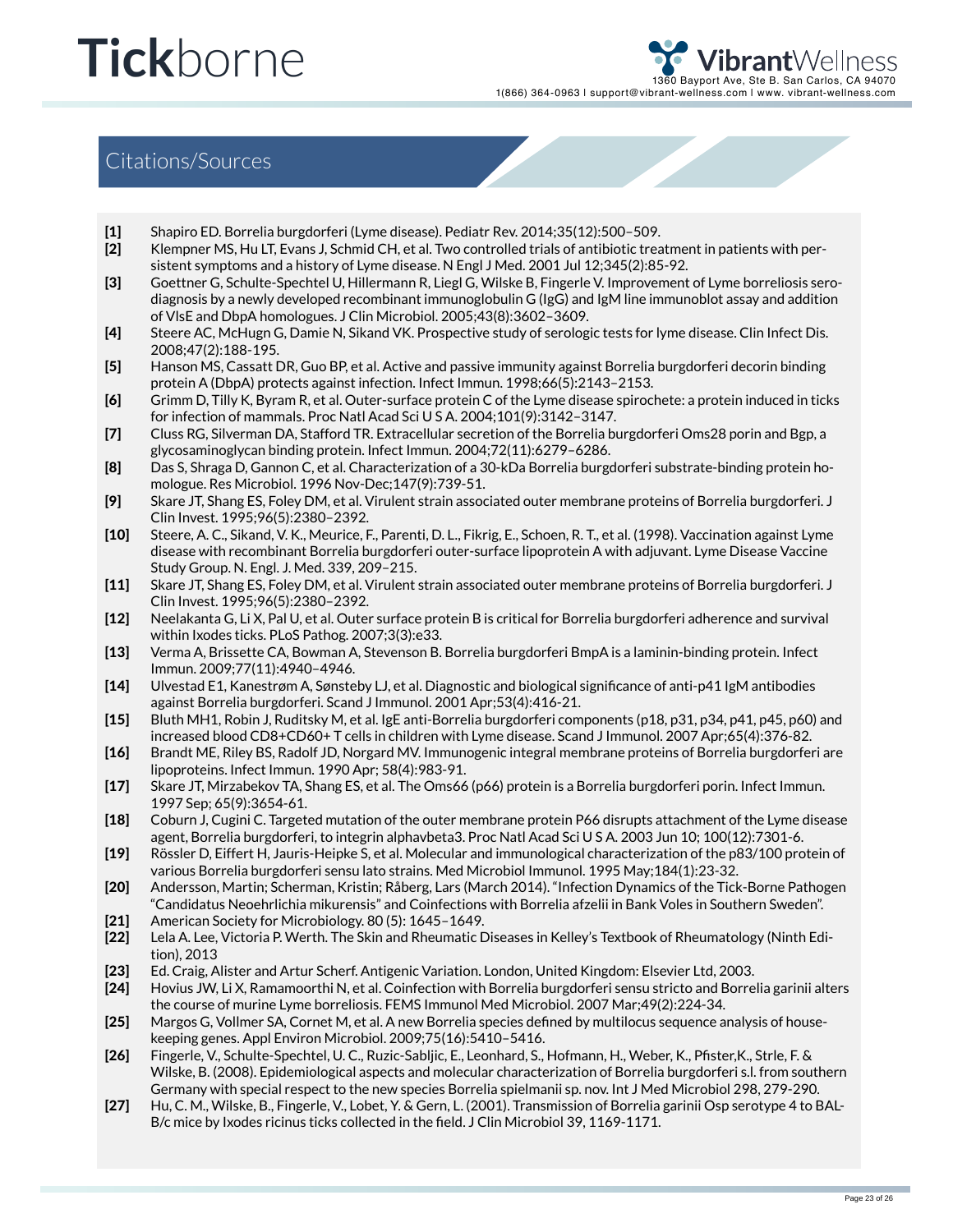**brant**Wellness 50 Bayport Ave, Ste B. San Carlos, CA 94070 1(866) 364-0963 | support@vibrant-wellness.com | www. vibrant-wellness.com

#### Citations/Sources

- [28] Richter D, Postic D, Sertour N, et al. Delineation of Borrelia burgdorferi sensu lato species by multilocus sequence analysis and confirmation of the delineation of Borrelia spielmanii sp. nov. Int J Syst Evol Microbiol. 2006 Apr;56(Pt 4):873-81.
- [29] Richter D, Schlee DB, Allgöwer R, Matuschka FR. Relationships of a novel Lyme disease spirochete, Borrelia spielmani sp. nov., with its hosts in Central Europe. Appl Environ Microbiol. 2004;70(11):6414–6419. Adeolu M, Gupta RS. A phylogenomic and molecular marker based proposal for the division of the genus Borrelia into two genera: the emended genus Borrelia containing only the members of the relapsing fever Borrelia, and the genus Borreliella gen. nov. containing the members of the Lyme disease Borrelia (Borrelia burgdorferi sensu lato complex). Antonie Van Leeuwenhoek. 2014 Jun;105(6):1049-72.
- [30] Schwan TG, Raffel SJ, Schrumpf ME, et al. Tick-borne relapsing fever and Borrelia hermsii, Los Angeles County, California, USA. Emerg Infect Dis. 2009;15(7):1026–1031.
- [31] Dai Q, Restrepo BI, Porcella SF, Raffel SJ, Schwan TG, Barbour AG. Antigenic variation by Borrelia hermsii occurs through recombination between extragenic repetitive elements on linear plasmids [published correction appears in Mol Microbiol. 2006 Aug;61(3):838]. Mol Microbiol. 2006;60(6):1329–1343.
- [32] Lopez JE, Wilder HK, Boyle W, Drumheller LB, Thornton JA, et al. (2013) Sequence Analysis and Serological Responses against Borrelia turicatae BipA, a Putative Species-Specific Antigen. PLoS Negl Trop Dis 7(9): e2454.
- [33] Schwan TG, et al. 2005. Phylogenetic analysis of the spirochetes Borrelia parkeri and Borrelia turicatae and the potential for tick-borne relapsing fever in Florida. J. Clin. Microbiol. 43:3851–3859.
- [34] Cadavid D, Sondey M, Garcia E, Lawson C. Residual Brain Infection in Relapsing-Fever Borreliosis. Journal of Infectious Diseases [serial online]. May 15, 2006;193(10):1451-1458.
- [35] Centers for Disease Control and Prevention, National Center for Emerging and Zoonotic Infectious Diseases (NCEZID), Division of Vector-Borne Diseases (DVBD). Tick-borne Relapsing Fever (TBRF). December 10, 2019. Available electronically from https://www.cdc.gov/relapsing-fever/
- [36] Telford SR 3rd, Goethert HK, Molloy PJ, et al. Borrelia miyamotoi Disease: Neither Lyme Disease Nor Relapsing Fever. Clin Lab Med. 2015;35(4):867–882.
- [37] Poisnel E, Ebbo M, Berda-Haddad Y, et al. Babesia microti: an unusual travel-related disease. BMC Infect Dis. 2013;13:99.
- [38] Westblade LF, Simon MS, Mathison BA, Kirkman LA. Babesia microti: from Mice to Ticks to an Increasing Number of Highly Susceptible Humans. J Clin Microbiol. 2017;55(10):2903–2912.
- [39] Cao S, Luo Y, Aboge GO, et al. Identification and characterization of an interspersed repeat antigen of Babesia microti (BmIRA). Exp Parasitol. 2013 Mar;133(3):346-52.
- [40] Terkawi MA, Cao S, Herbas MS, et al. Macrophages are the determinant of resistance to and outcome of nonlethal Babesia microti infection in mice. Infect Immun. 2015;83(1):8–16.
- [41] Scott JD, Scott CM. Human Babesiosis Caused by Babesia duncani Has Widespread Distribution across Canada. Healthcare (Basel). 2018;6(2):49. Published 2018 May 17.
- [42] Krause PJ, Gewurz BE, Hill D, Marty, et al. Persistent and relapsing babesiosis in immunocompromised patients. Clin Infect Dis. 2008 Feb 1;46(3):370-6.
- [43] Jerris RC, Regnery RL (1996). "Will the real agent of cat-scratch disease please stand up?". Annu. Rev. Microbiol. 50: 707–25.
- [44] Zangwill, Kenneth M., et al. "Cat Scratch Disease in Connecticut--Epidemiology, Risk Factors, and Evaluation of a New Diagnostic Test." New England
- [45] Anderson B, Lu E, Jones D, Regnery R. Characterization of a 17-kilodalton antigen of Bartonella henselae reactive with sera from patients with cat scratch disease. J Clin Microbiol. 1995;33(9):2358–2365.
- [46] Werner JA, Feng S, Kasten RW, Hodzic E, Chomel BB, Barthold SW. Cloning, characterization, and expression of Bartonella henselae p26. Clin Vaccine Immunol. 2006;13(8):830–836.
- [47] Litwin CM1, Johnson JM, Martins TB. The Bartonella henselae sucB gene encodes a dihydrolipoamide succinyltransferase protein reactive with sera from patients with cat-scratch disease. J Med Microbiol. 2004 Dec;53(Pt 12):1221-7.
- [48] Dumler JS, Choi KS, Garcia-Garcia JC, et al. (December 2005). "Human granulocytic anaplasmosis and Anaplasma phagocytophilum". Emerging Infect. Dis. 11 (12): 1828–34.
- [49] Rikihisa Y. Mechanisms of obligatory intracellular infection with Anaplasma phagocytophilum. Clin Microbiol Rev. 2011;24(3):469–489.
- [50] Strik NI, Alleman AR, Barbet AF, et al. Characterization of Anaplasma phagocytophilum major surface protein 5 and the extent of its cross-reactivity with A. marginale. Clin Vaccine Immunol. 2007;14(3):262–268.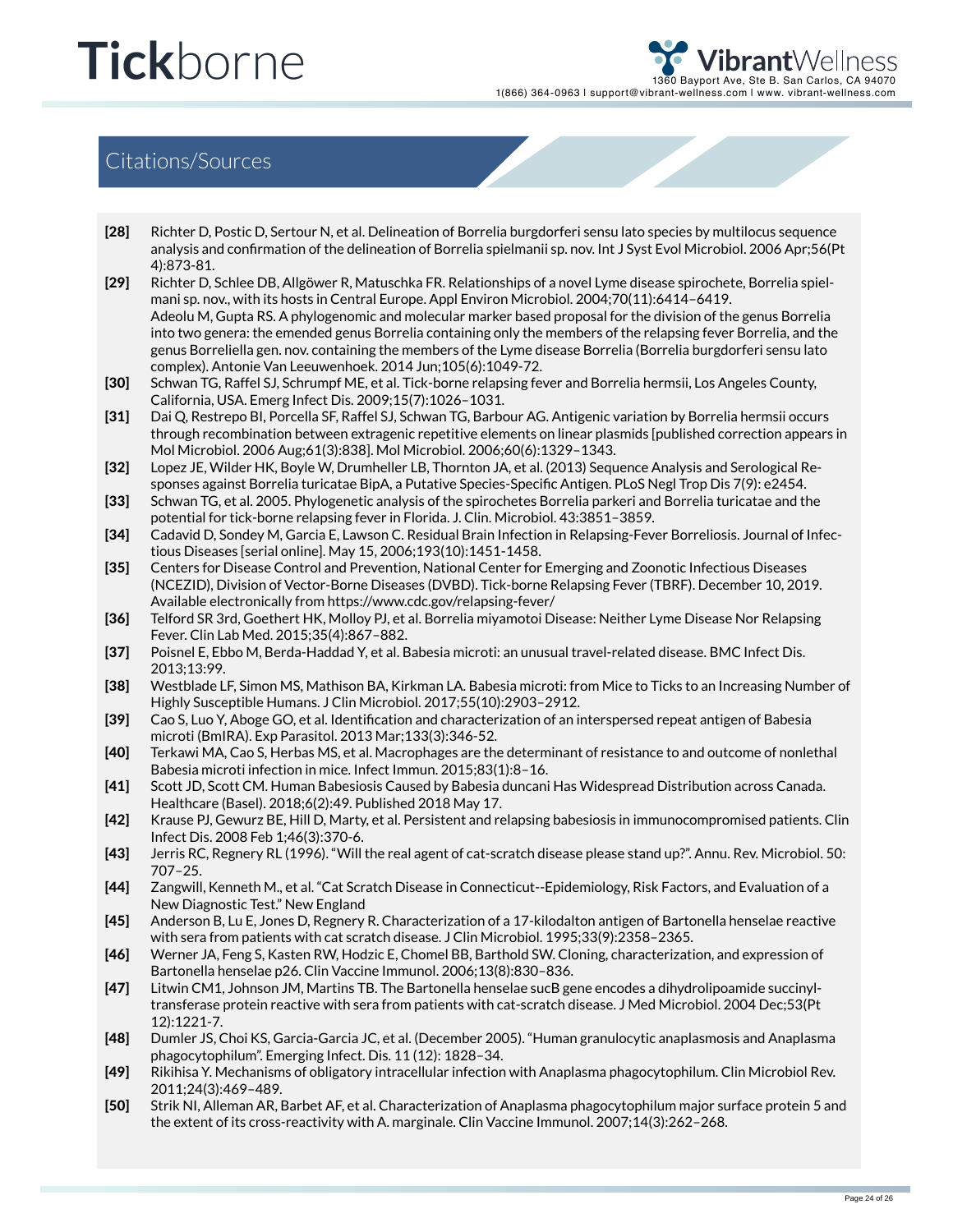hrant∀ 50 Bayport Ave, Ste B. San Carlos, CA 94070 1(866) 364-0963 | support@vibrant-wellness.com | www. vibrant-wellness.com

#### Citations/Sources

- [51] Sarkar M, Troese MJ, Kearns SA, Yang T, Reneer DV, Carlyon JA. Anaplasma phagocytophilum MSP2(P44)-18 predominates and is modified into multiple isoforms in human myeloid cells. Infect Immun. 2008;76(5):2090–2098.
- [52] Paddock CD, Childs JE. Ehrlichia chaffeensis: a prototypical emerging pathogen. Clin Microbiol Rev. 2003;16(1):37– 64.
- [53] Long, S. W. (2003). "Evaluation of transovarial transmission and transmissibility of Ehrlichia chaffeensis (Rickettsiales: Anaplasmataceae) in Amblyomma americanum (Acari: Ixodidae)". Journal of Medical Entomology. 40 (6): 1000–1004.
- [54] Progress in rickettsial genome analysis from pioneering of Rickettsia prowazekii to the recent Rickettsia typhi spread by the fleas and ticks of flying squirrels". Ann. N. Y. Acad. Sci. 1063 (1): 13–25.
- [55] Gikas A, Doukakis S, Pediaditis J, Kastanakis S, Manios A, Tselentis Y. Comparison of the effectiveness of five different antibiotic regimens on infection with Rickettsia typhi: therapeutic data from 87 cases. Am J Trop Med Hyg. 2004;70:576-9.
- [56] Ebel GD. Update on Powassan virus: emergence of a North American tick-borne flavivirus. Annu Rev Entomol. 2010;55:95-110.
- [57] McLEAN DM, DONOHUE WL. Powassan virus: isolation of virus from a fatal case of encephalitis. Can Med Assoc J. 1959;80(9):708–711.
- [58] https://www.cdc.gov/westnile/index.html
- [59] Burillo A, Bouza E. Chlamydophila pneumoniae. Infect Dis Clin North Am. 2010 Mar;24(1):61-71.
- [60] Dawood FS, Ambrose JF, Russell BP et al. Outbreak of pneumonia in the setting of fatal pneumococcal meningitis among US Army trainees: potential role of Chlamydia pneumoniae infection. BMC Infect Dis. 2011;11:157.
- [61] Takeuchi M, Sakai J, Usui M. Coxsackievirus B4 associated uveoretinitis in an adult. Br J Ophthalmol. 2003;87(4):501–502.
- [62] Mao Q, Wang Y, Yao X, et al. Coxsackievirus A16: epidemiology, diagnosis, and vaccine. Hum Vaccin Immunother. 2014;10(2):360–367.
- [63] Hanley PJ, Bollard CM. Controlling cytomegalovirus: helping the immune system take the lead. Viruses. 2014 May 27;6(6):2242-58. doi: 10.3390/v6062242. PMID: 24872114; PMCID: PMC4074926.
- [64] Jackson SE, Redeker A, Arens R, van Baarle D, van den Berg SPH, Benedict CA, Čičin-Šain L, Hill AB, Wills MR. CMV immune evasion and manipulation of the immune system with aging. Geroscience. 2017 Jun;39(3):273-291. doi: 10.1007/s11357-017-9986-6. Epub 2017 Jun 24. PMID: 28647908; PMCID: PMC5505894.
- [65] Koester TM, Meece JK, Fritsche TR, Frost HM. Infectious Mononucleosis and Lyme Disease as Confounding Diagnoses: A Report of 2 Cases. Clin Med Res. 2018 Dec;16(3-4):66-68. doi: 10.3121/cmr.2018.1419. Epub 2018 Aug 30. PMID: 30166498; PMCID: PMC6306145.
- [66] Fisher JR, Ostrov BE. Coexistent lyme disease and parvovirus infection in a child. J Clin Rheumatol. 2001 Oct;7(5):350-3; discussion 353. PMID: 17039169.
- [67] Moffett, Natalie A. and Lorenzetti, Rosemarie (2016) "When It Isn't Always Lyme: Expanding the Differential Diagnosis for Acute-Onset Polyarthralgia in the West Virginia Eastern Panhandle," Marshall Journal of Medicine: Vol. 2: Iss. 4, Article 9.
- [68] Berghoff W. Chronic Lyme Disease and Co-infections: Differential Diagnosis. Open Neurol J. 2012;6:158–178.
- [69] Ryan KJ, Ray CG (editors) (2004). Sherris Medical Microbiology (4th ed.). McGraw Hill. pp. 409–12.
- [70] Ruben R Ben-Harari (2019) Tick transmission of toxoplasmosis, Expert Review of Anti-infective Therapy, 17:11, 911-917, DOI: 10.1080/14787210.2019.1682550
- [71] Eimer WA, Vijaya Kumar DK, Navalpur Shanmugam NK, Rodriguez AS, Mitchell T, Washicosky KJ, György B, Breakefield XO, Tanzi RE, Moir RD. Alzheimer's Disease-Associated β-Amyloid Is Rapidly Seeded by Herpesviridae to Protect against Brain Infection. Neuron. 2018 Jul 11;99(1):56-63.e3. doi: 10.1016/j.neuron.2018.06.030. Erratum in: Neuron. 2018 Dec 19;100(6):1527-1532. PMID: 30001512; PMCID: PMC6075814.
- [72] Finch JJ, Wald J, Ferenczi K, Khalid S, Murphy M. Disseminated Lyme Disease Presenting With Nonsexual Acute Genital Ulcers. JAMA Dermatol. 2014;150(11):1202–1204. doi:10.1001/jamadermatol.2014.1072
- [73] False-Positive SerologicalTest Results for LymeDisease in a Patient withAcute Herpes Simplex VirusType 2 Infection
- [74] Chronic Fatigue Syndrome and Herpesvirus Infection. Kazuhiro Kondo
- [75] [76] Miyake F, Yoshikawa T, Sun H, Kakimi A, Ohashi M, Akimoto S, Nishiyama Y, Asano Y. Latent infection of human herpesvirus 7 in CD4(+) T lymphocytes. J Med Virol. 2006 Jan;78(1):112-6. doi: 10.1002/jmv.20511. PMID: 16299718. https://www.nimh.nih.gov/health/publications/pandas/index.shtml
- [77]
- Makhani N, Morris SK, Page AV, et al. A twist on Lyme: the challenge of diagnosing European Lyme neuroborreliosis. J Clin Microbiol. 2011;49(1):455–457.